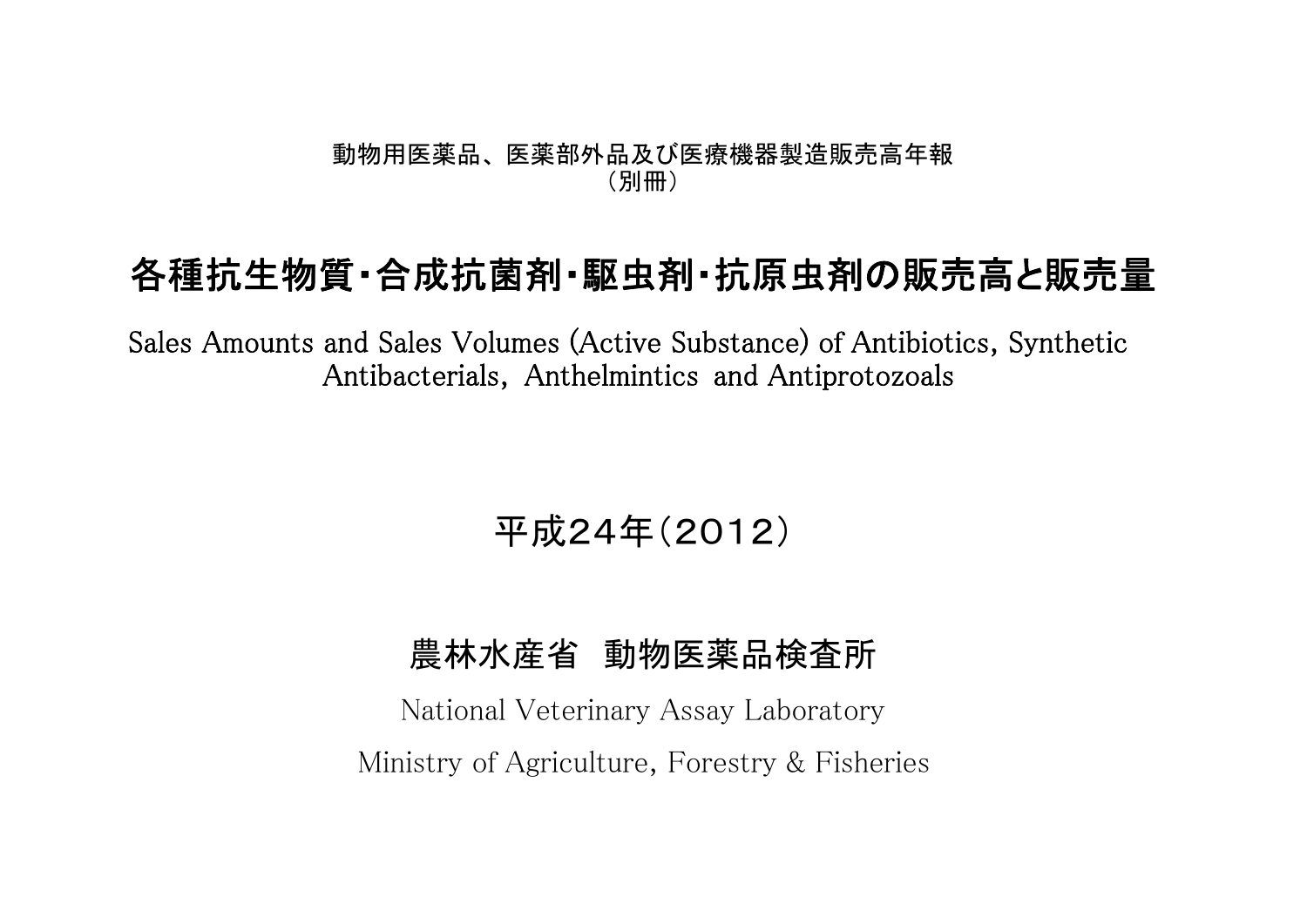#### 各種抗生物質・合成抗菌剤・駆虫剤・抗原虫剤の販売高と販売量

Sales Amounts and Sales Volumes (Active Substance) of Antibiotics, Synthetic Antibacterials, Anthelmintics and Antiprotozoals

| H <sub>24</sub> |                         |                        |                                |                                 |                                    |                                                                   |                       |                     |                |              | Estimated Percentages of Sales for Each Animals Species | 対象動物別推定割合 (%) |                |                                     |                                   |                           |                |
|-----------------|-------------------------|------------------------|--------------------------------|---------------------------------|------------------------------------|-------------------------------------------------------------------|-----------------------|---------------------|----------------|--------------|---------------------------------------------------------|---------------|----------------|-------------------------------------|-----------------------------------|---------------------------|----------------|
|                 | 系統名<br>Class            | 区分<br>Active substance |                                | 投与経路<br>Route of administration | (千円)<br>Sales amount<br>$(*1,000)$ | 販売高金額 原末換算量<br>(Kg)<br>Amount of pure<br>active substance<br>(Kg) | 肉用牛<br>Beef<br>Cattle | 乳用牛<br>Dairy<br>Cow | 馬<br>Horse     | 豚<br>Pig     | 肉用鶏<br><b>Broiler</b>                                   | 採卵鶏<br>Layer  | 犬・猫<br>Dog/Cat | 水産用<br>(淡水)<br>Fish<br>(Freshwater) | 水産用<br>(海水)<br>Fish<br>(Seawater) | 観賞魚<br>Ornamental<br>Fish | その他<br>Others  |
| 抗生物質            | アミノグリコシド系               | 硫酸アプラマイシン              | Apramycin sulfate              | 経口 Oral                         | 104.179                            | 2.094.0                                                           | $\mathbf 0$           | $\mathbf 0$         | $\overline{0}$ | 100          | $\overline{0}$                                          | $\mathbf 0$   | $\mathbf 0$    | $\mathbf 0$                         | $\mathbf 0$                       | $\mathbf 0$               | $\overline{0}$ |
| Antibiotics     | Aminoglycosides         |                        |                                | 成分·計 Total                      | 104.179                            | 2.094.0                                                           |                       |                     |                |              |                                                         |               |                |                                     |                                   |                           |                |
|                 |                         | 硫酸カナマイシン               | Kanamycin sulfate              | 経口 Oral                         | 77.937                             | 7.691.4                                                           | $\mathbf 0$           | $\mathbf{0}$        | $\mathbf 0$    | 50           | 50                                                      | $\mathbf{0}$  | $\mathbf{0}$   | $\mathbf 0$                         | $\Omega$                          | $\mathbf{0}$              | $\mathbf{0}$   |
|                 |                         |                        |                                | 注射 Injection                    | 293,546                            | 4,280.0                                                           | 15                    | 26                  | $\mathbf 0$    | 34           | 21                                                      | $\mathbf{3}$  | $\mathbf 0$    | $\pmb{0}$                           | $\mathbf 0$                       | $\mathbf 0$               | $\overline{0}$ |
|                 |                         |                        |                                | 注入·挿入 Infusion                  | 72,302                             | 107.9                                                             | 0                     | 100                 | $\mathbf 0$    | $\mathbf{0}$ | $\mathbf 0$                                             | $\mathbf 0$   | $\mathbf 0$    | $\mathbf 0$                         | $\mathbf 0$                       | $\mathbf 0$               | $\overline{0}$ |
|                 |                         |                        |                                | その他 Others                      | 13,139                             | 104.7                                                             | $\mathbf 0$           | $\mathbf{0}$        | $\overline{0}$ | 100          | $\mathbf{0}$                                            | $\mathbf 0$   | $\mathbf{0}$   | $\mathbf 0$                         | $\mathbf 0$                       | $\mathbf{0}$              | $\overline{0}$ |
|                 |                         |                        |                                | 成分·計 Total                      | 456.924                            | 12.184.0                                                          |                       |                     |                |              |                                                         |               |                |                                     |                                   |                           |                |
|                 |                         | 硫酸ゲンタマイシン              | Gentamicin sulfate             | 経口 Oral                         | 31,413                             | 15.0                                                              | 40                    | $\mathbf{0}$        | $\overline{0}$ | 60           | $\mathbf{0}$                                            | $\mathbf{0}$  | $\Omega$       | $\mathbf 0$                         | $\Omega$                          | $\mathbf 0$               | $\mathbf{0}$   |
|                 |                         |                        |                                | 注射 Injection                    | 13.627                             | 3.2                                                               | $\mathbf 0$           | $\mathbf 0$         | $\mathbf 0$    | $\mathbf 0$  | $\mathbf 0$                                             | $\mathbf 0$   | 100            | $\mathbf 0$                         | $\mathbf 0$                       | $\mathbf 0$               | $\mathbf 0$    |
|                 |                         |                        |                                | その他 Others                      | 181,837                            | 11.8                                                              | $\pmb{0}$             | $\pmb{0}$           | $\mathbf 0$    | $\pmb{0}$    | $\mathbf{0}$                                            | $\pmb{0}$     | 100            | $\pmb{0}$                           | $\mathbf 0$                       | $\mathbf 0$               | $\overline{0}$ |
|                 |                         |                        |                                | 成分·計 Total                      | 226,877                            | 30.0                                                              |                       |                     |                |              |                                                         |               |                |                                     |                                   |                           |                |
|                 |                         | 硫酸ジヒドロストレプトマイシン        | Dihydrostreptomycin<br>sulfate | 注射 Injection                    | 96,864                             | 3,997.8                                                           | 8.2                   | 8.2                 | 5.4            | 6.8          | 2.3                                                     | 2.3           | 55.3           | $\mathbf 0$                         | $\mathbf 0$                       | $\mathbf{0}$              | 11.5           |
|                 |                         |                        |                                | 注入·挿入 Infusion                  | 141,422                            | 543.3                                                             | $\mathbf 0$           | 100                 | $\overline{0}$ | $\mathbf 0$  | 0.0                                                     | 0.0           | 0.0            | 0.0                                 | 0.0                               | 0.0                       | 0.0            |
|                 |                         |                        |                                | 成分·計 Total                      | 238.286                            | 4.541.1                                                           |                       |                     |                |              |                                                         |               |                |                                     |                                   |                           |                |
|                 |                         | 硫酸ストレプトマイシン            | Streptomycin sulfate           | 経口 Oral                         | 149.407                            | 22,446.6                                                          | $\mathbf 0$           | $\mathbf 0$         | $\mathbf{0}$   | 69           | 30 <sup>°</sup>                                         | $\mathbf 0$   | $\mathbf 0$    | $\mathbf 0$                         | $\mathbf 0$                       | $\mathbf 0$               | $\circ$        |
|                 |                         |                        |                                | 成分·計 Tota                       | 149,407                            | 22,446.6                                                          |                       |                     |                |              |                                                         |               |                |                                     |                                   |                           |                |
|                 |                         | 塩酸スペクチノマイシン            | Spectinomycin HCI              | 経口 Oral                         |                                    |                                                                   |                       |                     |                |              |                                                         |               |                |                                     |                                   |                           |                |
|                 |                         |                        |                                | 成分·計 Total                      |                                    |                                                                   |                       |                     |                |              |                                                         |               |                |                                     |                                   |                           |                |
|                 |                         | 硫酸フラジオマイシン             | Fradiomycin sulfate            | 経口 Oral                         | 16,446                             | 339.9                                                             | 0.8                   | 1.2                 | 0.0            | 98.0         | $\mathbf{0}$                                            | $\mathbf{0}$  | $\mathbf 0$    | $\mathbf 0$                         | $\mathbf{0}$                      | $\mathbf 0$               | $\mathbf 0$    |
|                 |                         |                        |                                | 注入·挿入 Infusion                  | 27,939                             | 88.0                                                              | 0.0                   | 100                 | 0.0            | 0.0          | 0.0                                                     | 0.0           | 0.0            | 0.0                                 | 0.0                               | 0.0                       | 0.0            |
|                 |                         |                        |                                | 経皮 Cutaneous                    | 224.295                            | 16.9                                                              | $\mathbf 0$           | $\overline{0}$      | $\mathbf 0$    | $\Omega$     | $\mathbf 0$                                             | $\mathbf 0$   | 100            | $\mathbf 0$                         | $\Omega$                          | $\mathbf 0$               | $\mathbf 0$    |
|                 |                         |                        |                                | 成分·計 Tota                       | 268,680                            | 444.8                                                             |                       |                     |                |              |                                                         |               |                |                                     |                                   |                           |                |
|                 |                         |                        | 系統名·計 Class Total              |                                 | 1,444,353                          | 41,740                                                            |                       |                     |                |              |                                                         |               |                |                                     |                                   |                           |                |
|                 | セフェム系<br>Cephalosporins | セファゾリン                 | Cefazolin                      | 注入·挿入 Infusion                  | 723,008                            | 739.4                                                             | $\mathbf 0$           | 100                 | $\overline{0}$ | $\mathbf{0}$ | $\mathbf{0}$                                            | $\mathbf 0$   | $\mathbf{0}$   | $\mathbf 0$                         | $\mathbf 0$                       | $\mathbf 0$               | $\mathbf{0}$   |
|                 |                         |                        |                                | 成分·計 Total                      | 723,008                            | 739.4                                                             |                       |                     |                |              |                                                         |               |                |                                     |                                   |                           |                |
|                 |                         | セファゾリンナトリウム            | Cefazolin sodium               | 注射 Injection                    | 228,183                            | 1.309.8                                                           | 17.4                  | 82.6                | 0.0            | 0.0          | 0.0                                                     | 0.0           | 0.0            | 0.0                                 | 0.0                               | 0.0                       | 0.0            |
|                 |                         |                        |                                | 成分·計 Total                      | 228,183                            | 1,309.8                                                           |                       |                     |                |              |                                                         |               |                |                                     |                                   |                           |                |
|                 |                         | セファゾリンナトリウム水和物         | Cefazolin sodium<br>hydrate    | 注射 Injection                    | $\overline{\mathbf{0}}$            | 0.0                                                               | 0.0                   | 0.0                 | 0.0            | 0.0          | 0.0                                                     | 0.0           | 0.0            | 0.0                                 | 0.0                               | 0.0                       | 0.0            |
|                 |                         |                        |                                | 成分·計 Total                      | $\overline{\mathbf{0}}$            | 0.0                                                               |                       |                     |                |              |                                                         |               |                |                                     |                                   |                           |                |
|                 |                         | セファピリンナトリウム            | Cefapirin sodium               | 注入·挿入 Infusion                  | 56.853                             | 23.8                                                              | 0.0                   | 100                 | 0.0            | 0.0          | 0.0                                                     | 0.0           | 0.0            | 0.0                                 | 0.0                               | 0.0                       | 0.0            |
|                 |                         |                        |                                | 成分·計 Total                      | 56,853                             | 23.8                                                              |                       |                     |                |              |                                                         |               |                |                                     |                                   |                           |                |
|                 |                         | セファピリンベンザチン            | Cephapirin benzathine          | 経口 Oral                         | $\overline{\mathbf{0}}$            | 0.0                                                               | 0.0                   | 0.0                 | 0.0            | 0.0          | 0.0                                                     | 0.0           | 0.0            | 0.0                                 | 0.0                               | 0.0                       | 0.0            |
|                 |                         |                        |                                | 注入·挿入 Infusion                  | 24.434                             | 27.1                                                              | 0.0                   | 100                 | 0.0            | 0.0          | 0.0                                                     | 0.0           | 0.0            | 0.0                                 | 0.0                               | 0.0                       | 0.0            |
|                 |                         |                        |                                | 成分·計 Total                      | 24,434                             | 27.1                                                              |                       |                     |                |              |                                                         |               |                |                                     |                                   |                           |                |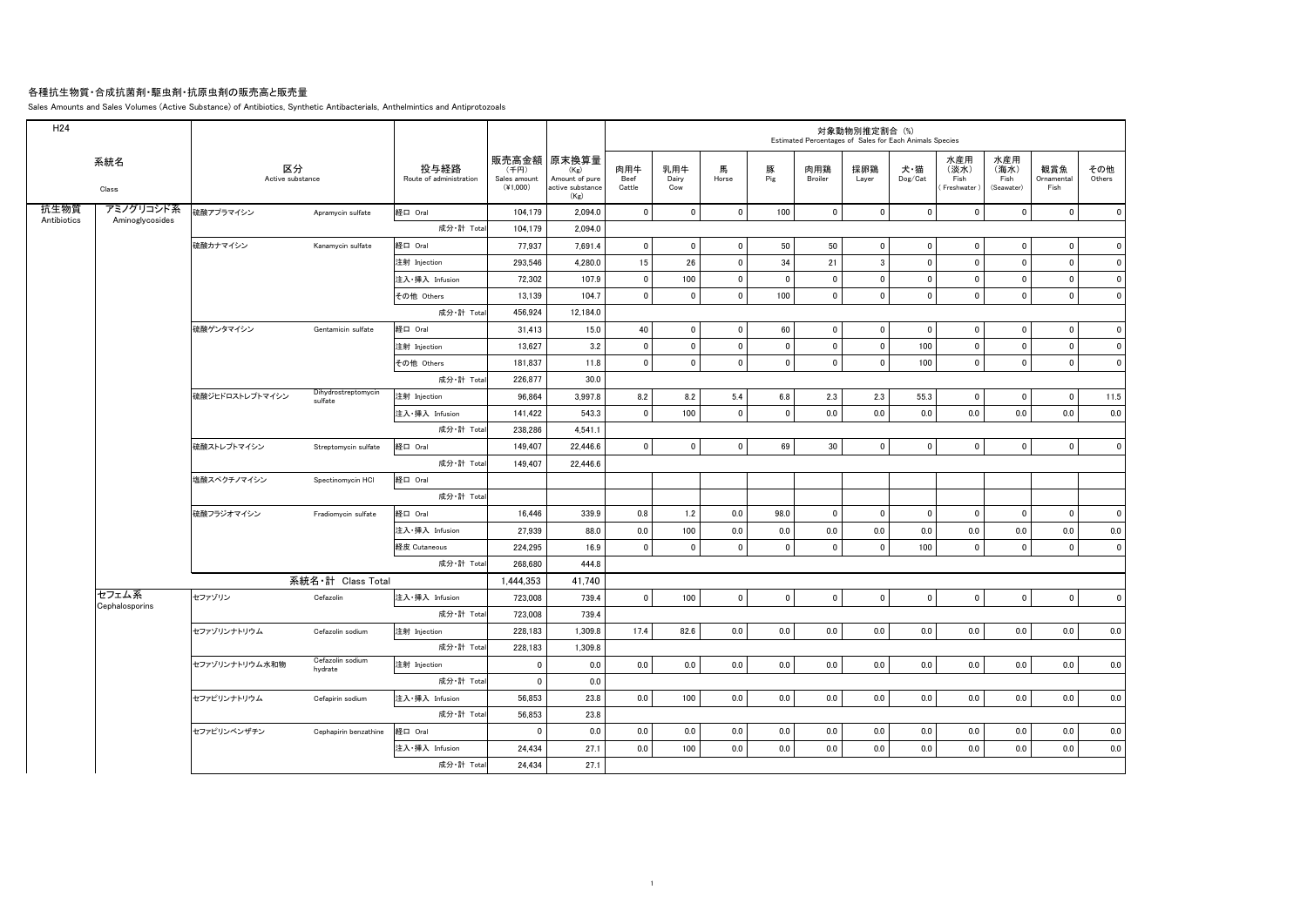| H <sub>24</sub> |                                                     |                            |                                 |                                    |                                                                   |                       |                     |                |                | Estimated Percentages of Sales for Each Animals Species | 対象動物別推定割合 (%) |                |                                     |                                   |                           |               |
|-----------------|-----------------------------------------------------|----------------------------|---------------------------------|------------------------------------|-------------------------------------------------------------------|-----------------------|---------------------|----------------|----------------|---------------------------------------------------------|---------------|----------------|-------------------------------------|-----------------------------------|---------------------------|---------------|
| 系統名<br>Class    | 区分<br>Active substance                              |                            | 投与経路<br>Route of administration | (千円)<br>Sales amount<br>$(*1,000)$ | 販売高金額 原末換算量<br>(Kg)<br>Amount of pure<br>active substance<br>(Kg) | 肉用牛<br>Beef<br>Cattle | 乳用牛<br>Dairy<br>Cow | 馬<br>Horse     | 豚<br>Pig       | 肉用鶏<br>Broiler                                          | 採卵鶏<br>Layer  | 犬・猫<br>Dog/Cat | 水産用<br>(淡水)<br>Fish<br>(Freshwater) | 水産用<br>(海水)<br>Fish<br>(Seawater) | 観賞魚<br>Ornamental<br>Fish | その他<br>Others |
|                 | セファレキシン                                             | Cephalexin                 | 経口 Oral                         | 134,338                            | 1,192.2                                                           | 0.0                   | 0.0                 | 0.0            | 0.0            | 0.0                                                     | 0.0           | 100            | 0.0                                 | 0.0                               | 0.0                       | 0.0           |
|                 |                                                     |                            | 成分·計 Total                      | 134,338                            | 1,192.2                                                           |                       |                     |                |                |                                                         |               |                |                                     |                                   |                           |               |
|                 | セファロニウム                                             | Cephalonium                | 注入·挿入 Infusion                  | 188,822                            | 236.8                                                             | 0.0                   | 100                 | 0.0            | 0.0            | 0.0                                                     | 0.0           | $0.0\,$        | 0.0                                 | 0.0                               | 0.0                       | 0.0           |
|                 |                                                     |                            | 成分·計 Total                      | 188,822                            | 236.8                                                             |                       |                     |                |                |                                                         |               |                |                                     |                                   |                           |               |
|                 | セフォベシンナトリウム                                         | Cefovecin sodium           | 注射 Injection                    | 1,300,982                          | 52.3                                                              | 0.0                   | $0.0\,$             | $0.0\,$        | $0.0\,$        | 0.0                                                     | $0.0\,$       | 100            | 0.0                                 | 0.0                               | 0.0                       | 0.0           |
|                 |                                                     |                            | 成分·計 Total                      | 1,300,982                          | 52.3                                                              |                       |                     |                |                |                                                         |               |                |                                     |                                   |                           |               |
|                 | セフチオフルナトリウム                                         | Ceftiofur sodium           | 注射 Injection                    | 602.770                            | 450.8                                                             | 10.0                  | 10.0                | 0.0            | 80.0           | 0.0                                                     | 0.0           | $0.0\,$        | 0.0                                 | 0.0                               | 0.0                       | 0.0           |
|                 |                                                     |                            | 成分·計 Total                      | 602,770                            | 450.8                                                             |                       |                     |                |                |                                                         |               |                |                                     |                                   |                           |               |
|                 | セフロキシムナトリウム                                         | Cefuroxime sodium          | 注入·挿入 Infusion                  | 124.536                            | 175.4                                                             | 0.0                   | 100                 | 0.0            | 0.0            | 0.0                                                     | 0.0           | 0.0            | 0.0                                 | 0.0                               | 0.0                       | 0.0           |
|                 |                                                     |                            | 成分·計 Total                      | 124.536                            | 175.4                                                             |                       |                     |                |                |                                                         |               |                |                                     |                                   |                           |               |
|                 | 硫酸セフキノム                                             | Cefquinome sulfate         | 注射 Injection                    | 58,856                             | 41.6                                                              | 29.3                  | 57.3                | 13.4           | 0.0            | 0.0                                                     | 0.0           | 0.0            | 0.0                                 | 0.0                               | 0.0                       | 0.0           |
|                 |                                                     |                            | 成分·計 Total                      | 58,856                             | 41.6                                                              |                       |                     |                |                |                                                         |               |                |                                     |                                   |                           |               |
|                 | セフポドキシムプロキセチル                                       | Cefpodoxime proxetil       | 経口 Oral                         | 52.614                             | 67.1                                                              | 0.0                   | 0.0                 | 0.0            | 0.0            | 0.0                                                     | 0.0           | 100            | 0.0                                 | 0.0                               | 0.0                       | 0.0           |
|                 |                                                     |                            | 成分·計 Total                      | 52,614                             | 67.1                                                              |                       |                     |                |                |                                                         |               |                |                                     |                                   |                           |               |
|                 |                                                     | 系統名·計 Class Total          |                                 | 3,495,396                          | 4,316.3                                                           |                       |                     |                |                |                                                         |               |                |                                     |                                   |                           |               |
| テトラサイクリン系       | アルキルトリメチルアンモニウムカル Oxytetracycline<br>シウムオキシテトラサイクリン | quaternary salts           | 経口 Oral                         | 79,568                             | 11,181.9                                                          | 0.0                   | 0.0                 | 0.0            | 30.1           | 6.5                                                     | 0.0           | $0.0\,$        | 0.0                                 | 63.4                              | $0.0\,$                   | 0.0           |
| Tetracyclines   |                                                     |                            | 成分·計 Total                      | 79,568                             | 11,181.9                                                          |                       |                     |                |                |                                                         |               |                |                                     |                                   |                           |               |
|                 | オキシテトラサイクリン                                         | Oxytetracycline            | 経口 Oral                         | 266,968                            | 139,406.0                                                         | 1.6                   | 3.1                 | 0.0            | 87.9           | 7.3                                                     | 0.0           | 0.0            | 0.0                                 | 0.0                               | 0.0                       | 0.0           |
|                 |                                                     |                            | 注射 Injection                    | 83,581                             | 743.3                                                             | 12.7                  | 4.2                 | 0.0            | 83.1           | 0.0                                                     | 0.0           | 0.0            | 0.0                                 | 0.0                               | 0.0                       | 0.0           |
|                 |                                                     |                            | 成分·計 Total                      | 350,549                            | 140.149.3                                                         |                       |                     |                |                |                                                         |               |                |                                     |                                   |                           |               |
|                 | 塩酸オキシテトラサイクリン                                       | Oxytetracycline HCI        | 経口 Oral                         | 243.846                            | 53,427.0                                                          | 0.1                   | 0.1                 | 0.0            | 0.2            | 1.1                                                     | 0.3           | 0.0            | 0.1                                 | 98.1                              | 0.0                       | 0.0           |
|                 |                                                     |                            | 注射 Injection                    | 133.064                            | 1.180.2                                                           | 19.8                  | 25.6                | 0.0            | 38.0           | 13.8                                                    | 2.8           | 0.0            | 0.0                                 | 0.0                               | 0.0                       | 0.0           |
|                 |                                                     |                            | 注入·挿入 Infusion                  | 22.448                             | 101.0                                                             | 0.0                   | 100                 | 0.0            | 0.0            | 0.0                                                     | 0.0           | 0.0            | 0.0                                 | 0.0                               | 0.0                       | 0.0           |
|                 |                                                     |                            | その他 Others                      |                                    |                                                                   |                       |                     |                |                |                                                         |               |                |                                     |                                   |                           |               |
|                 |                                                     |                            | 成分·計 Tota                       | 399,358                            | 54,708.1                                                          |                       |                     |                |                |                                                         |               |                |                                     |                                   |                           |               |
|                 | 塩酸クロルテトラサイクリン                                       | Chlortetracycline HCI      | 経口 Oral                         | 378,639                            | 91,991.6                                                          | 6.7                   | 8.9                 | 0.0            | 74.2           | 6.0                                                     | 4.1           | 0.0            | 0.0                                 | 0.0                               | 0.0                       | 0.0           |
|                 |                                                     |                            | 注入·挿入 Infusion                  | 9,536                              | 61.4                                                              | 0.0                   | 100                 | 0.0            | 0.0            | 0.0                                                     | 0.0           | $0.0\,$        | 0.0                                 | 0.0                               | $0.0\,$                   | 0.0           |
|                 |                                                     |                            | 成分·計 Total                      | 388,175                            | 92,053.0                                                          |                       |                     |                |                |                                                         |               |                |                                     |                                   |                           |               |
|                 | 塩酸ドキシサイクリン                                          | Doxycycline HCI            | 経口 Oral                         | 46,185                             | 2,033.2                                                           | 0.0                   | 0.0                 | 0.0            | 48.9           | 51.1                                                    | 0.0           | 0.0            | 0.0                                 | 0.0                               | 0.0                       | 0.0           |
|                 |                                                     |                            | 成分·計 Total                      | 46,185                             | 2.033.2                                                           |                       |                     |                |                |                                                         |               |                |                                     |                                   |                           |               |
|                 | ドキシサイクリン塩酸塩水和物                                      | Doxycycline HCI<br>hydrate | 経口 Oral                         | 632,648                            | 55,373.6                                                          | 0.0                   | 0.0                 | 0.0            | 86.5           | 13.5                                                    | 0.0           | 0.0            | 0.0                                 | 0.0                               | 0.0                       | 0.0           |
|                 |                                                     |                            | 成分·計 Total                      | 632.648                            | 55,373.6                                                          |                       |                     |                |                |                                                         |               |                |                                     |                                   |                           |               |
|                 |                                                     | 系統名·計 Class Total          |                                 | 1,896,483                          | 355,499                                                           |                       |                     |                |                |                                                         |               |                |                                     |                                   |                           |               |
| ペニシリン系          | アスポキシシリン                                            | Aspoxicillin               | 注射 Injection                    | $\overline{0}$                     | 0.0                                                               | $\mathbf 0$           | $\Omega$            | $\overline{0}$ | $\overline{0}$ | $\overline{0}$                                          | $\mathbf{C}$  | $\mathbf{0}$   | $\mathbf 0$                         | $\mathbf{0}$                      | $\Omega$                  | $\Omega$      |
| Penicillins     |                                                     |                            | 成分·計 Total                      | $\overline{0}$                     | 0.0                                                               |                       |                     |                |                |                                                         |               |                |                                     |                                   |                           |               |
|                 | アモキシシリン                                             | Amoxicillin                | 経口 Oral                         | 129.263                            | 9.185.8                                                           | 9.8                   | 9.7                 | 0.0            | 48.9           | 29.3                                                    | 0.0           | 2.3            | 0.0                                 | 0.0                               | 0.0                       | 0.0           |
|                 |                                                     |                            | 注射 Injection                    | 127.262                            | 964.5                                                             | 25                    | $\mathbf 0$         | $\mathbf{0}$   | 75             | 0.0                                                     | 0.0           | 0.0            | 0.0                                 | 0.0                               | 0.0                       | 0.0           |
|                 |                                                     |                            | 成分·計 Total                      | 256,525                            | 10.150.3                                                          |                       |                     |                |                |                                                         |               |                |                                     |                                   |                           |               |
|                 |                                                     |                            |                                 |                                    |                                                                   |                       |                     |                |                |                                                         |               |                |                                     |                                   |                           |               |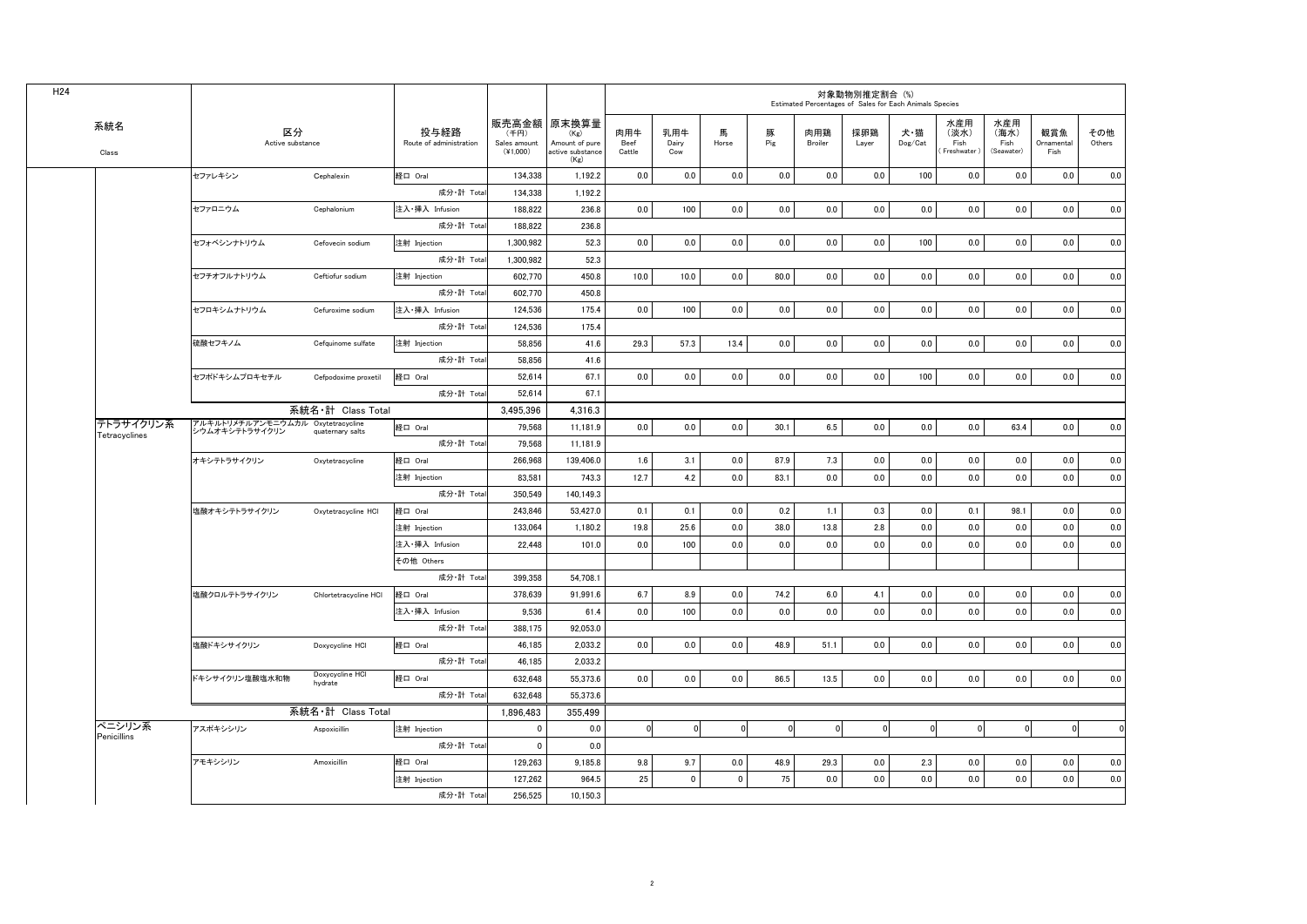|              |                        |                                 |                                 |                                             |                                                             |                       |                     |                |             | Estimated Percentages of Sales for Each Animals Species | 対象動物別推定割合 (%) |                |                                   |                                   |                           |                |
|--------------|------------------------|---------------------------------|---------------------------------|---------------------------------------------|-------------------------------------------------------------|-----------------------|---------------------|----------------|-------------|---------------------------------------------------------|---------------|----------------|-----------------------------------|-----------------------------------|---------------------------|----------------|
| 系統名<br>Class | 区分<br>Active substance |                                 | 投与経路<br>Route of administration | 販売高金額<br>(千円)<br>Sales amount<br>$(*1,000)$ | 原末換算量<br>(Kg)<br>Amount of pure<br>active substance<br>(Kg) | 肉用牛<br>Beef<br>Cattle | 乳用牛<br>Dairy<br>Cow | 馬<br>Horse     | 豚<br>Pig    | 肉用鶏<br>Broiler                                          | 採卵鶏<br>Layer  | 犬・猫<br>Dog/Cat | 水産用<br>(淡水)<br>Fish<br>Freshwater | 水産用<br>(海水)<br>Fish<br>(Seawater) | 観賞魚<br>Ornamental<br>Fish | その他<br>Others  |
|              | アモキシシリン水和物             | Amoxicillin hydrate             | 経口 Oral                         | 258,945                                     | 10,954.7                                                    | 8.8                   | 7.0                 | 0.0            | 42.9        | 21.5                                                    | 14.7          | 5.1            | 0.0                               | 0.0                               | 0.0                       | 0.0            |
|              |                        |                                 | 成分·計 Total                      | 258,945                                     | 10,954.7                                                    |                       |                     |                |             |                                                         |               |                |                                   |                                   |                           |                |
|              | アンピシリン                 | Ampicillin                      | 経口 Oral                         | 145,333                                     | 13,363.3                                                    | 1.0                   | 1.0                 | 0.0            | 1.3         | 4.2                                                     | 14.9          | 0.0            | 0.0                               | 77.6                              | 0.0                       | 0.0            |
|              |                        |                                 | 注射 Injection                    | 602,711                                     | 8,729.8                                                     | 9.0                   | 15.9                | 0.0            | 75.1        | 0.0                                                     | 0.0           | 0.0            | 0.0                               | 0.0                               | 0.0                       | 0.0            |
|              |                        |                                 | 注入·挿入 Infusion                  | 5.761                                       | 8.0                                                         | 60                    | 40                  | $\mathbf{0}$   | $\mathbf 0$ | 0.0                                                     | 0.0           | 0.0            | 0.0                               | 0.0                               | 0.0                       | 0.0            |
|              |                        |                                 | 成分·計 Total                      | 753,805                                     | 22,101.1                                                    |                       |                     |                |             |                                                         |               |                |                                   |                                   |                           |                |
|              | アンピシリン水和物              | Ampicillin hydrate              | 経口 Oral                         | 197,638                                     | 10,891.9                                                    | 2.8                   | 1.6                 | 0.0            | 28.5        | 19.7                                                    | 8.1           | 0.0            | 0.0                               | 39.4                              | 0.0                       | 0.0            |
|              |                        |                                 | 注射 Injection                    | $\mathbf{0}$                                | 0.0                                                         | 0.0                   | 0.0                 | 0.0            | 0.0         | 0.0                                                     | 0.0           | 0.0            | 0.0                               | 0.0                               | 0.0                       | 0.0            |
|              |                        |                                 | 成分·計 Total                      | 197,638                                     | 10,891.9                                                    |                       |                     |                |             |                                                         |               |                |                                   |                                   |                           |                |
|              | アンピシリンナトリウム            | Ampicillin sodium               | 注射 Injection                    | 320,537                                     | 1,675.9                                                     | 36.0                  | 52.0                | 0.0            | 12.0        | $0.0\,$                                                 | $0.0\,$       | 0.0            | 0.0                               | 0.0                               | 0.0                       | 0.0            |
|              |                        |                                 | 成分·計 Total                      | 320.537                                     | 1.675.9                                                     |                       |                     |                |             |                                                         |               |                |                                   |                                   |                           |                |
|              | クロキサシリンナトリウム           | Cloxacillin sodium              | 注射 Injection                    | 74.656                                      | 402.4                                                       | 40                    | 60                  | $\overline{0}$ | $\mathbf 0$ | $\overline{0}$                                          | $\mathbf 0$   | $\mathbf 0$    | $\mathbf 0$                       | $\mathbf 0$                       | $\mathbf 0$               | $\mathbf 0$    |
|              |                        |                                 | 注入·挿入 Infusion                  |                                             |                                                             |                       |                     |                |             |                                                         |               |                |                                   |                                   |                           |                |
|              |                        |                                 | 成分·計 Total                      | 74,656                                      | 402.4                                                       |                       |                     |                |             |                                                         |               |                |                                   |                                   |                           |                |
|              | クロキサシリンベンザチン           | Cloxacillin benzathine          | 注入·挿入 Infusion                  | $\overline{\mathbf{0}}$                     | 0.0                                                         | $\mathbf 0$           | $\pmb{0}$           | $\mathbf 0$    | $\mathbf 0$ | $\mathbf{0}$                                            | $\mathbf 0$   | $\mathbf 0$    | $\mathbf 0$                       | $\mathbf 0$                       | $\mathbf 0$               | $\mathbf 0$    |
|              |                        |                                 | 成分·計 Total                      | $\overline{\mathbf{0}}$                     | $\overline{\mathbf{0}}$                                     |                       |                     |                |             |                                                         |               |                |                                   |                                   |                           |                |
|              | ジクロキサシリンナトリウム          | Dicloxacillin sodium            | 注入·挿入 Infusion                  | 32,165                                      | 65.7                                                        | $\mathbf{0}$          | 100                 | $\mathbf 0$    | $\pmb{0}$   | $\mathbf{0}$                                            | $\mathbf 0$   | $\mathbf 0$    | $\pmb{0}$                         | $\mathbf 0$                       | $\mathbf 0$               | $\mathbf 0$    |
|              |                        |                                 | 成分·計 Total                      | 32,165                                      | 65.7                                                        |                       |                     |                |             |                                                         |               |                |                                   |                                   |                           |                |
|              | トビシリン                  | Tobicillin                      | 経口 Oral                         | $\overline{0}$                              | 0.0                                                         | $\mathbf 0$           | $\mathbf 0$         | $\mathbf{0}$   | $\mathbf 0$ | $\overline{0}$                                          | $\mathbf 0$   | $\mathbf{0}$   | $\mathbf 0$                       | $\mathbf 0$                       | $\mathbf 0$               | $\mathbf{0}$   |
|              |                        |                                 | 成分·計 Total                      | $\Omega$                                    | $\overline{0}$                                              |                       |                     |                |             |                                                         |               |                |                                   |                                   |                           |                |
|              | ナフシリンナトリウムモノハイドレート     | Nafcillin sodium<br>monohydrate | 注入·挿入 Infusion                  | 13.206                                      | 27.5                                                        | $\mathbf 0$           | 100                 | $\mathbf{0}$   | $\Omega$    | $\mathbf{0}$                                            | $\mathbf{0}$  | $\mathbf 0$    | $\mathbf 0$                       | $\mathbf 0$                       | $\mathbf 0$               | $\mathbf 0$    |
|              |                        |                                 | 成分·計 Total                      | 13,206                                      | 27.5                                                        |                       |                     |                |             |                                                         |               |                |                                   |                                   |                           |                |
|              | ベンジルペニシリンカリウム          | Benzylpenicillin<br>potassium   | 経口 Oral                         |                                             |                                                             |                       |                     |                |             |                                                         |               |                |                                   |                                   |                           |                |
|              |                        |                                 | 注射 Injection                    | 21,700                                      | 84.8                                                        | 50                    | 50                  | $\mathbf{0}$   | $\pmb{0}$   | $\mathbf{0}$                                            | $\mathbf 0$   | $\mathbf 0$    | $\mathbf 0$                       | $\pmb{0}$                         | $\mathbf 0$               | $\mathbf{0}$   |
|              |                        |                                 | 成分·計 Total                      | 21,700                                      | 84.8                                                        |                       |                     |                |             |                                                         |               |                |                                   |                                   |                           |                |
|              | ベンジルペニシリンプロカイン         | Benzylpenicillin<br>procaine    | 経口 Oral                         | 220,527                                     | 6,004.8                                                     | $\mathbf{0}$          | $\pmb{0}$           | $\overline{0}$ | 65          | 35                                                      | $\mathbf{0}$  | $\Omega$       | $\Omega$                          | $\Omega$                          | $\mathbf{0}$              | $\mathbf{0}$   |
|              |                        |                                 | 注射 Injection                    | 387.327                                     | 10.733.6                                                    | 10.9                  | 16.2                | 1.3            | 59.9        | 0.0                                                     | 0.0           | 9.6            | 0.0                               | 0.0                               | 0.0                       | 2.0            |
|              |                        |                                 | 注入·挿入 Infusion                  | 241,663                                     | 398.3                                                       | 6.9                   | 86.3                | 1.1            | 5.7         | 0.0                                                     | 0.0           | 0.0            | 0.0                               | 0.0                               | 0.0                       | 0.0            |
|              |                        |                                 | 経皮 Cutaneous                    | - 0                                         | 0.0                                                         | 0.0                   | 0.0                 | 0.0            | 0.0         | 0.0                                                     | 0.0           | 0.0            | 0.0                               | 0.0                               | 0.0                       | 0.0            |
|              |                        |                                 | 成分·計 Total                      | 849,517                                     | 17,136.7                                                    |                       |                     |                |             |                                                         |               |                |                                   |                                   |                           |                |
|              | ベンジルペニシリンベネタミン         | Benzylpenicillin<br>benethamine | 注射 Injection                    | $\mathbf{0}$                                | 0.0                                                         | 0.0                   | 0.0                 | 0.0            | 0.0         | 0.0                                                     | 0.0           | 0.0            | 0.0                               | 0.0                               | 0.0                       | 0.0            |
|              |                        |                                 | 成分·計 Total                      | $\overline{\mathbf{0}}$                     | $\overline{\mathbf{0}}$                                     |                       |                     |                |             |                                                         |               |                |                                   |                                   |                           |                |
|              | メシリナム                  | Mecillinam                      | 注射 Injection                    | 33,309                                      | 59.0                                                        | 30.0                  | 30.0                | 0.0            | 40.0        | 0.0                                                     | 0.0           | 0.0            | 0.0                               | 0.0                               | 0.0                       | 0.0            |
|              |                        |                                 | 成分·計 Total                      | 33,309                                      | 59                                                          |                       |                     |                |             |                                                         |               |                |                                   |                                   |                           |                |
|              |                        | 系統名·計 Class Total               |                                 | 2.812.003                                   | 73.550                                                      |                       |                     |                |             |                                                         |               |                |                                   |                                   |                           |                |
| ペプチド系        | チオストレプトン               | Thiostrepton                    | 経皮 Cutaneous                    | 202,486                                     | 8.6                                                         | 0                     | $\Omega$            | $\mathbf 0$    | $\mathbf 0$ | $\mathbf 0$                                             | $\mathbf 0$   | 100            | $\mathbf 0$                       | $\mathbf 0$                       | $\mathbf 0$               | $\mathbf 0$    |
| Peptides     |                        |                                 | 成分·計 Total                      | 202,486                                     | 8.6                                                         |                       |                     |                |             |                                                         |               |                |                                   |                                   |                           |                |
|              | 硫酸コリスチン                | Colistin sulfate                | 経口 Oral                         | 173,999                                     | 8,537.9                                                     | $\mathbf 0$           | $\mathbf 0$         | $\overline{0}$ | 100         | $\mathbf{0}$                                            | $\mathbf 0$   | $\mathbf 0$    | $\mathbf 0$                       | $\mathbf 0$                       | $\mathbf 0$               | $\overline{0}$ |
|              |                        |                                 | 成分·計 Total                      | 173,999                                     | 8,537.9                                                     |                       |                     |                |             |                                                         |               |                |                                   |                                   |                           |                |
|              |                        |                                 |                                 |                                             |                                                             |                       |                     |                |             |                                                         |               |                |                                   |                                   |                           |                |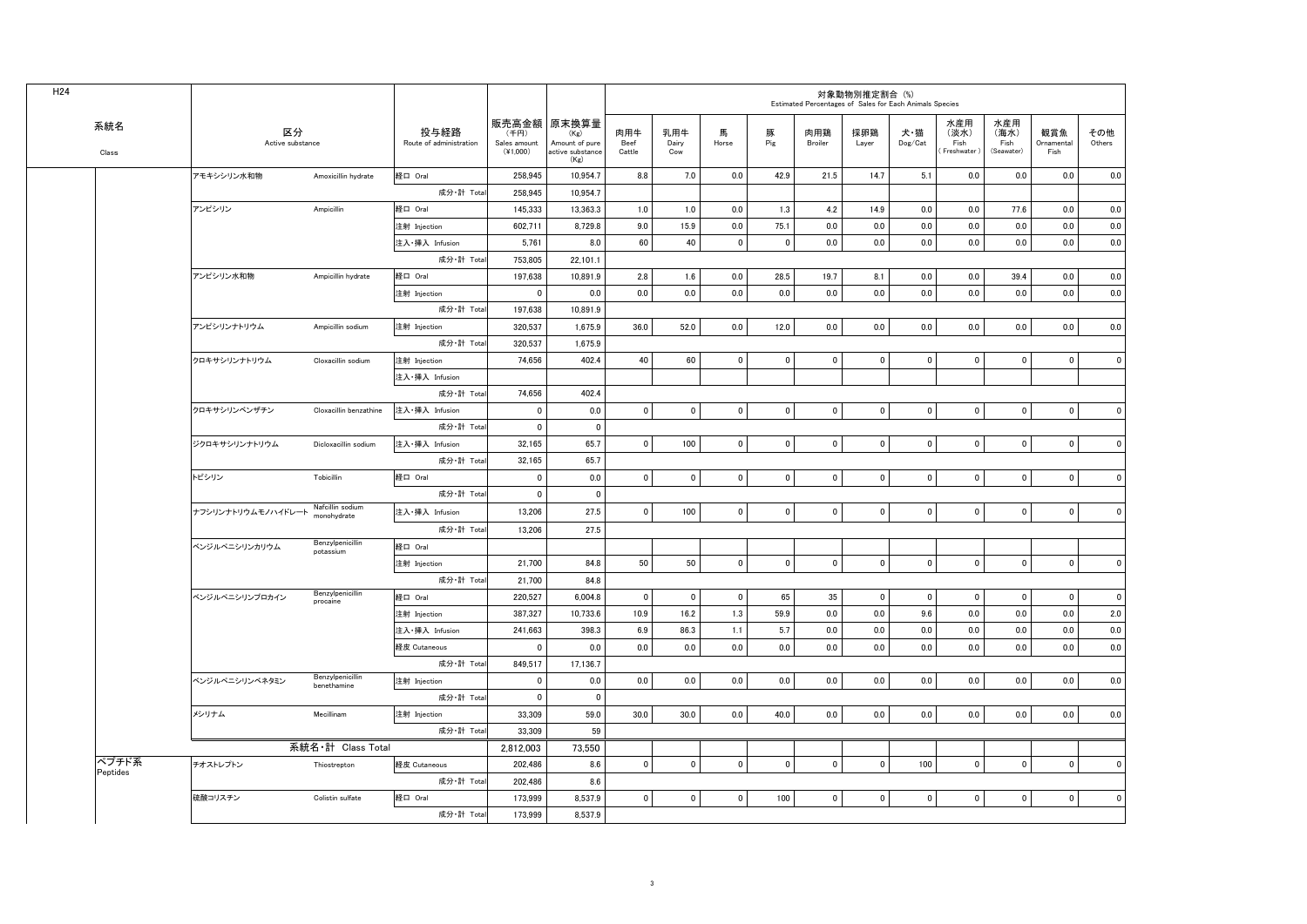|                       |                                |                                                 |                                 |                                             |                                                             |                       |                     |                |             | Estimated Percentages of Sales for Each Animals Species | 対象動物別推定割合 (%) |                |                                    |                                   |                           |               |
|-----------------------|--------------------------------|-------------------------------------------------|---------------------------------|---------------------------------------------|-------------------------------------------------------------|-----------------------|---------------------|----------------|-------------|---------------------------------------------------------|---------------|----------------|------------------------------------|-----------------------------------|---------------------------|---------------|
| 系統名<br>Class          | 区分<br>Active substance         |                                                 | 投与経路<br>Route of administration | 販売高金額<br>(千円)<br>Sales amount<br>$(*1,000)$ | 原末換算量<br>(Kg)<br>Amount of pure<br>active substance<br>(Kg) | 肉用牛<br>Beef<br>Cattle | 乳用牛<br>Dairy<br>Cow | 馬<br>Horse     | 豚<br>Pig    | 肉用鶏<br>Broiler                                          | 採卵鶏<br>Layer  | 犬・猫<br>Dog/Cat | 水産用<br>(淡水)<br>Fish<br>Freshwater) | 水産用<br>(海水)<br>Fish<br>(Seawater) | 観賞魚<br>Ornamental<br>Fish | その他<br>Others |
|                       | 亜鉛バシトラシン                       | Bacitracin zinc salt                            | 経口 Oral                         | $\mathbf 0$                                 | 0.0                                                         | $\mathbf 0$           | $\mathbf 0$         | $\mathbf 0$    | $\mathbf 0$ | $\mathbf 0$                                             | $\pmb{0}$     | $\pmb{0}$      | $\mathbf 0$                        | $\pmb{0}$                         | $\mathbf 0$               | $\pmb{0}$     |
|                       |                                |                                                 | 成分·計 Total                      | $\mathbf 0$                                 | $\mathbf 0$                                                 |                       |                     |                |             |                                                         |               |                |                                    |                                   |                           |               |
|                       |                                | 系統名·計 Class Total                               |                                 | 376,485                                     | 8.546                                                       |                       |                     |                |             |                                                         |               |                |                                    |                                   |                           |               |
| マクロライド系<br>Macrolides | エリスロマイシン                       | Erythromycin                                    | 経口 Oral                         | 236,672                                     | 21,370.8                                                    | $\mathbf{0}$          | $\mathbf 0$         | $\pmb{0}$      | $\mathbf 0$ | $\mathbf{0}$                                            | $\pmb{0}$     | $\mathbf 0$    | $\pmb{0}$                          | 100                               | $\mathbf 0$               | $\mathbf 0$   |
|                       |                                |                                                 | 注射 Injection                    | 4,522                                       | 19.5                                                        | 5                     | $5\phantom{.0}$     | $\overline{0}$ | 90          | $\mathbf{0}$                                            | $\mathbf{0}$  | $\Omega$       | $\mathbf 0$                        | $\mathbf 0$                       | $\pmb{0}$                 | $\mathbf{0}$  |
|                       |                                |                                                 | 注入·挿入 Infusion                  | 15,689                                      | 20.5                                                        | $\mathbf 0$           | 100                 | $\overline{0}$ | $\mathbf 0$ | $\mathbf{0}$                                            | $\mathbf{0}$  | $\mathbf 0$    | $\mathbf 0$                        | $\mathbf 0$                       | $\mathbf 0$               | $\mathbf 0$   |
|                       |                                |                                                 | 成分·計 Total                      | 256,883                                     | 21,410.7                                                    |                       |                     |                |             |                                                         |               |                |                                    |                                   |                           |               |
|                       | チオシアン酸エリスロマイシン                 | Erythromycin<br>thiocyanate                     | 経口 Oral                         | $\mathbf{0}$                                | 0.0                                                         | $\mathbf 0$           | $\mathbf 0$         | $\mathbf{0}$   | $\mathbf 0$ | $\overline{0}$                                          | $\mathbf 0$   | $\mathbf 0$    | $\mathbf 0$                        | $\mathbf 0$                       | $\mathbf 0$               | $\mathbf{0}$  |
|                       |                                |                                                 | 成分·計 Total                      | $\overline{0}$                              | $\mathbf 0$                                                 |                       |                     |                |             |                                                         |               |                |                                    |                                   |                           |               |
|                       | エンボン酸スピラマイシン                   | Spiramycin embonate                             | 経口 Oral                         | $\pmb{0}$                                   | 0.0                                                         | $\mathbf 0$           | $\pmb{0}$           | $\pmb{0}$      | $\mathbf 0$ | $\mathbf 0$                                             | $\mathbf 0$   | $\mathbf 0$    | $\pmb{0}$                          | $\mathbf{0}$                      | $\pmb{0}$                 | $\mathbf 0$   |
|                       |                                |                                                 | 成分·計 Total                      | $\mathbf 0$                                 | $\overline{\mathbf{0}}$                                     |                       |                     |                |             |                                                         |               |                |                                    |                                   |                           |               |
|                       | ジョサマイシン                        | Josamycin                                       | 経口 Oral                         | $\mathbf{0}$                                | 0.0                                                         | $\mathbf{0}$          | $\mathbf 0$         | $\overline{0}$ | $\mathbf 0$ | $\overline{0}$                                          | $\mathbf{0}$  | $\mathbf 0$    | $\mathbf 0$                        | $\mathbf{0}$                      | $\mathbf 0$               | $\mathbf 0$   |
|                       |                                |                                                 | 成分·計 Total                      | $\mathbf 0$                                 | $\mathbf 0$                                                 |                       |                     |                |             |                                                         |               |                |                                    |                                   |                           |               |
|                       | タイロシン                          | Tylosin                                         | 注射 Injection                    | 112.090                                     | 970.2                                                       | 38.3                  | 39.8                | 0.0            | 21.9        | 0.0                                                     | 0.0           | 0.0            | 0.0                                | 0.0                               | 0.0                       | 0.0           |
|                       |                                |                                                 | 成分·計 Total                      | 112,090                                     | 970.2                                                       |                       |                     |                |             |                                                         |               |                |                                    |                                   |                           |               |
|                       | リン酸タイロシン                       | Tylosin phosphate                               | 経口 Oral                         | 489,498                                     | 34,748.2                                                    | 0.0                   | $0.0\,$             | 0.0            | 60.4        | 21.8                                                    | 17.8          | 0.0            | 0.0                                | 0.0                               | 0.0                       | 0.0           |
|                       |                                |                                                 | 成分·計 Total                      | 489.498                                     | 34.748.2                                                    |                       |                     |                |             |                                                         |               |                |                                    |                                   |                           |               |
|                       | 酒石酸タイロシン                       | Tylosin tartrate                                | 経口 Oral                         | 48,441                                      | 2,795.0                                                     | 0.0                   | 0.0                 | 0.0            | 29.8        | 62.0                                                    | 8.2           | 0.0            | $0.0\,$                            | 0.0                               | 0.0                       | 0.0           |
|                       |                                |                                                 | 成分·計 Total                      | 48,441                                      | 2.795.0                                                     |                       |                     |                |             |                                                         |               |                |                                    |                                   |                           |               |
|                       | 酒石酸チルバロシン<br>(酒石酸酢酸イソ吉草酸タイロシン) | Tylvalosin tartrate<br>(Acetylisovaleryltylosin | 経口 Oral                         | 226,645                                     | 5,393.8                                                     | 0.0                   | 0.0                 | 0.0            | 63.0        | 37.0                                                    | 0.0           | 0.0            | 0.0                                | 0.0                               | 0.0                       | 0.0           |
|                       |                                | tartrate)                                       | 成分·計 Total                      | 226.645                                     | 5.393.8                                                     |                       |                     |                |             |                                                         |               |                |                                    |                                   |                           |               |
|                       | チルミコシン                         | Tilmicosin                                      | 注射 Injection                    | 221,748                                     | 424.0                                                       | 80.0                  | 20.0                | 0.0            | 0.0         | 0.0                                                     | 0.0           | 0.0            | 0.0                                | 0.0                               | 0.0                       | 0.0           |
|                       |                                |                                                 | 成分·計 Total                      | 221,748                                     | 424.0                                                       |                       |                     |                |             |                                                         |               |                |                                    |                                   |                           |               |
|                       | リン酸チルミコシン                      | Tilmicosin phosphate                            | 経口 Oral                         | 437,574                                     | 10,541.0                                                    | 0.0                   | 0.0                 | 0.0            | 100         | 0.0                                                     | 0.0           | 0.0            | 0.0                                | 0.0                               | 0.0                       | 0.0           |
|                       |                                |                                                 | 成分·計 Total                      | 437,574                                     | 10,541.0                                                    |                       |                     |                |             |                                                         |               |                |                                    |                                   |                           |               |
|                       | ミロサマイシン                        | Mirosamycin                                     | 経口 Oral                         | 30,268                                      | 173.2                                                       | 0.0                   | 0.0                 | 0.0            | 27.3        | 9.6                                                     | 58.9          | 0.0            | 0.0                                | 0.0                               | 0.0                       | 4.2           |
|                       |                                |                                                 | 注射 Injection                    | 24,511                                      | 25.3                                                        | $0.0\,$               | 0.0                 | $0.0\,$        | 100         | 0.0                                                     | 0.0           | 0.0            | 0.0                                | 0.0                               | 0.0                       | 0.0           |
|                       |                                |                                                 | 成分·計 Total                      | 54,779                                      | 198.5                                                       |                       |                     |                |             |                                                         |               |                |                                    |                                   |                           |               |
|                       | ツラスロマイシン                       | Tulathromycin                                   | 注射 Injection                    | $\mathbf 0$                                 | 0.0                                                         | 0.0                   | 0.0                 | $0.0\,$        | 0.0         | 0.0                                                     | 0.0           | 0.0            | $0.0\,$                            | 0.0                               | 0.0                       | $0.0\,$       |
|                       |                                |                                                 | 成分·計 Total                      | $\mathbf 0$                                 | 0.0                                                         |                       |                     |                |             |                                                         |               |                |                                    |                                   |                           |               |
|                       |                                | 系統名·計 Class Total                               |                                 | 1.847.658                                   | 76.481                                                      |                       |                     |                |             |                                                         |               |                |                                    |                                   |                           |               |
| リンコマイシン系              | 塩酸クリンダマイシン                     | Clindarnycin HCI                                | 経口 Oral                         | 34,047                                      | 77.2                                                        | $\mathbf 0$           | $\mathbf 0$         | $\mathbf 0$    | $\mathbf 0$ | $\mathbf 0$                                             | $\mathbf 0$   | 100            | $\mathbf 0$                        | $\mathbf{0}$                      | $\mathbf 0$               | $\mathbf 0$   |
| Lincosaminids         |                                |                                                 | 成分·計 Total                      | 34.047                                      | 77.2                                                        |                       |                     |                |             |                                                         |               |                |                                    |                                   |                           |               |
|                       | 塩酸リンコマイシン                      | Lincomycin HCI                                  | 経口 Oral                         | 59,470                                      | 3,286.9                                                     | $\mathbf 0$           | $\pmb{0}$           | $\mathbf 0$    | 72.1        | $0.0\,$                                                 | 0.0           | $0.0\,$        | 0.0                                | 27.9                              | $\pmb{0}$                 | $\pmb{0}$     |
|                       |                                |                                                 | 注射 Injection                    | 74.506                                      | 167.0                                                       | $\mathbf{0}$          | $\mathbf 0$         | $\overline{0}$ | 100         | $\mathbf{0}$                                            | $\mathbf 0$   | $\mathbf 0$    | $\mathbf{0}$                       | $\mathbf 0$                       | $\pmb{0}$                 | $\mathbf 0$   |
|                       |                                |                                                 | 成分·計 Total                      | 133,976                                     | 3.453.9                                                     |                       |                     |                |             |                                                         |               |                |                                    |                                   |                           |               |
|                       | 塩酸リンコマイシン水和物                   | Lincomycin HCl hydrate 経口 Oral                  |                                 | 361,767                                     | 39,111.0                                                    | $0.0\,$               | $0.0\,$             | 0.0            | 78.7        | 12.8                                                    | 0.0           | 0.0            | $0.0\,$                            | 8.5                               | 0.0                       | 0.0           |
|                       |                                |                                                 | 注射 Injection                    | 43.424                                      | 123.8                                                       | $\mathbf 0$           | $\mathbf 0$         | $\mathbf{0}$   | 100         | $\mathbf{0}$                                            | $\mathbf 0$   | $\mathbf 0$    | $\mathbf 0$                        | $\mathbf 0$                       | $\mathbf 0$               | $\mathbf 0$   |
|                       |                                |                                                 | 成分·計 Total                      | 405,191                                     | 39,234.8                                                    |                       |                     |                |             |                                                         |               |                |                                    |                                   |                           |               |
|                       |                                | 系統名・計 Class Total                               |                                 | 573.214                                     | 42.766                                                      |                       |                     |                |             |                                                         |               |                |                                    |                                   |                           |               |
|                       |                                |                                                 |                                 |                                             |                                                             |                       |                     |                |             |                                                         |               |                |                                    |                                   |                           |               |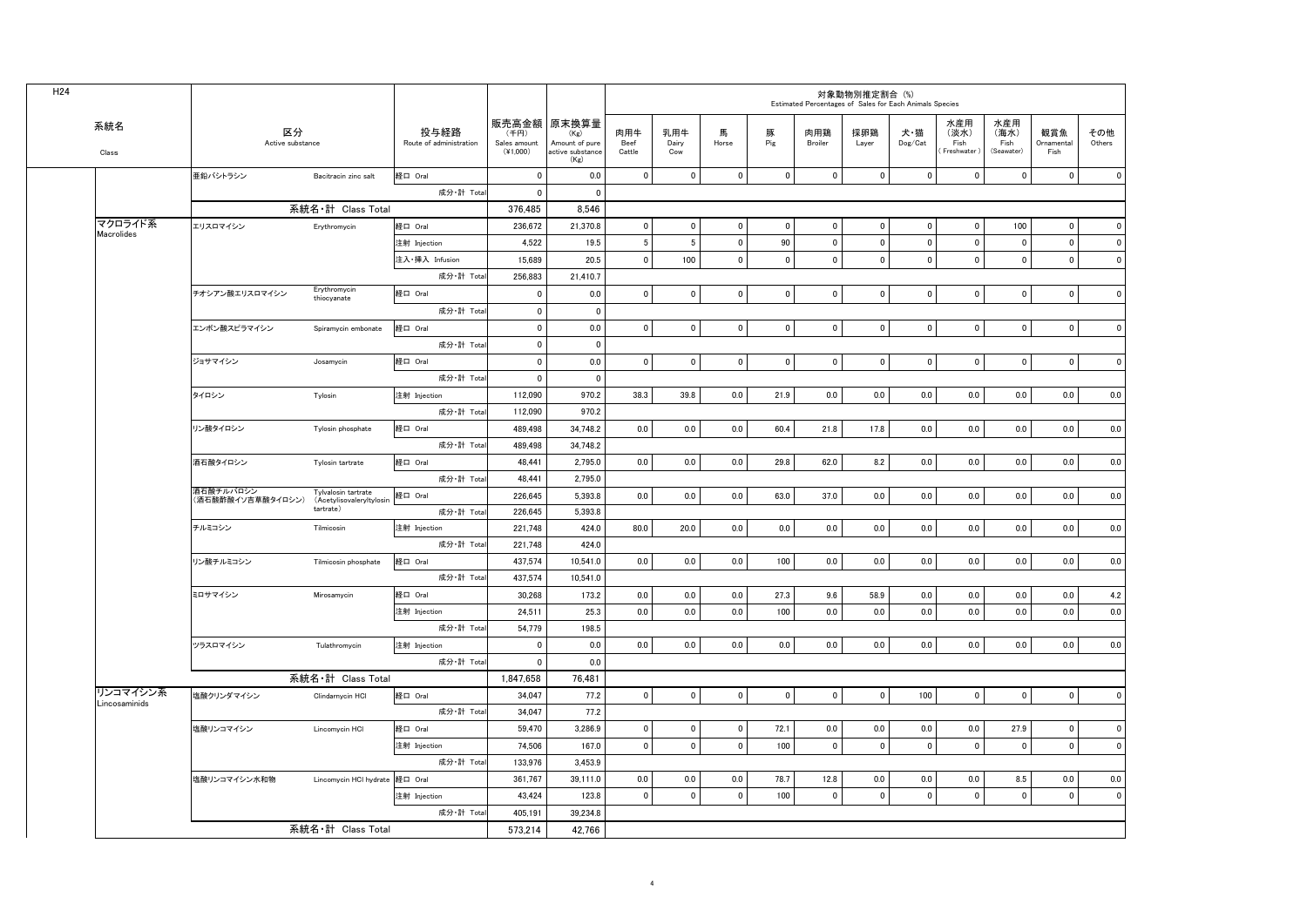| H <sub>24</sub>             |                        |                        |                                 |                                 |                                    |                                                                   |                       |                     |              |              | Estimated Percentages of Sales for Each Animals Species | 対象動物別推定割合 (%) |                |                                   |                                   |                           |               |
|-----------------------------|------------------------|------------------------|---------------------------------|---------------------------------|------------------------------------|-------------------------------------------------------------------|-----------------------|---------------------|--------------|--------------|---------------------------------------------------------|---------------|----------------|-----------------------------------|-----------------------------------|---------------------------|---------------|
|                             | 系統名<br>Class           | 区分<br>Active substance |                                 | 投与経路<br>Route of administration | (千円)<br>Sales amount<br>$(*1,000)$ | 販売高金額 原末換算量<br>(Kg)<br>Amount of pure<br>active substance<br>(Kg) | 肉用牛<br>Beef<br>Cattle | 乳用牛<br>Dairy<br>Cow | 馬<br>Horse   | 豚<br>Pig     | 肉用鶏<br>Broiler                                          | 採卵鶏<br>Layer  | 犬・猫<br>Dog/Cat | 水産用<br>(淡水)<br>Fish<br>Freshwater | 水産用<br>(海水)<br>Fish<br>(Seawater) | 観賞魚<br>Ornamental<br>Fish | その他<br>Others |
|                             | 抗真菌性抗生物質               | ナイスタチン                 | Nystatin                        | 経皮 Cutaneous                    | 202,486                            | 92.6                                                              | $\mathbf 0$           | $\mathsf 0$         | $\mathbf 0$  | $\mathbf 0$  | $\mathbf 0$                                             | $\pmb{0}$     | 100            | $\mathbf 0$                       | $\mathbf 0$                       | $\mathbf 0$               | $\mathbf 0$   |
|                             | Antifungal antibiotics |                        |                                 | 成分·計 Total                      | 202,486                            | 92.6                                                              |                       |                     |              |              |                                                         |               |                |                                   |                                   |                           |               |
|                             |                        | ナナフロシン                 | Nanafrocin                      | 経皮 Cutaneous                    | 44,810                             | 0.3                                                               | 50                    | 50                  | $\mathbf 0$  | $\mathbf 0$  | $\mathbf 0$                                             | $\mathbf 0$   | $\mathsf 0$    | $\mathbf 0$                       | $\mathbf 0$                       | $\pmb{0}$                 | $\mathbf 0$   |
|                             |                        |                        |                                 | 成分·計 Total                      | 44,810                             | 0.3                                                               |                       |                     |              |              |                                                         |               |                |                                   |                                   |                           |               |
|                             |                        | クロトリマゾール               | Clotrimazole                    | その他 Others                      | 101,856                            | 16.1                                                              | $\mathbf 0$           | $\mathbf 0$         | $\mathbf{0}$ | $\mathbf 0$  | 0                                                       | $\pmb{0}$     | 100            | $\pmb{0}$                         | $\pmb{0}$                         | $\pmb{0}$                 | $\mathbf{0}$  |
|                             |                        |                        |                                 | 成分·計 Total                      | 101,856                            | 16.1                                                              |                       |                     |              |              |                                                         |               |                |                                   |                                   |                           |               |
|                             |                        | ケトコナゾール                | Ketoconazole                    | 経皮 Cutaneous                    | 57,203                             | 20.4                                                              | $\mathbf 0$           | $\mathbf{0}$        | $\pmb{0}$    | $\mathbf 0$  | $\mathbf 0$                                             | $\mathbf 0$   | 100            | $\pmb{0}$                         | $\mathbf{0}$                      | $\mathbf 0$               | $\mathbf{0}$  |
|                             |                        |                        |                                 | 成分·計 Total                      | 57,203                             | 20.4                                                              |                       |                     |              |              |                                                         |               |                |                                   |                                   |                           |               |
|                             |                        | ミコナゾール硝酸塩              | Miconazole nitrate              | 経皮 Cutaneous                    | 526,813                            | 925.6                                                             | $\mathbf 0$           | $\mathbf{0}$        | $\mathbf 0$  | $\mathbf 0$  | $\mathbf 0$                                             | $\mathbf 0$   | 100            | $\mathbf 0$                       | $\mathbf{0}$                      | $\mathbf 0$               | $\Omega$      |
|                             |                        |                        |                                 | 成分·計 Total                      | 526,813                            | 925.6                                                             |                       |                     |              |              |                                                         |               |                |                                   |                                   |                           |               |
|                             |                        | ピマリシン                  | Pimaricin                       | その他 Others                      |                                    |                                                                   |                       |                     |              |              |                                                         |               |                |                                   |                                   |                           |               |
|                             |                        |                        |                                 | 成分·計 Total                      |                                    |                                                                   |                       |                     |              |              |                                                         |               |                |                                   |                                   |                           |               |
|                             |                        |                        | 系統名·計 Class Total               |                                 | 933,168                            | 1,055                                                             |                       |                     |              |              |                                                         |               |                |                                   |                                   |                           |               |
|                             | その他の抗生物質               | クロラムフェニコール             | Chloramphenicol                 | 注射 Injection                    | $\mathbf 0$                        | $\mathbf 0$                                                       | $\mathbf 0$           | $\mathbf 0$         | $\mathbf 0$  | $\mathbf 0$  | $\mathbf 0$                                             | $\mathbf{0}$  | $\mathbf 0$    | $\mathbf 0$                       | $\mathbf{0}$                      | $\mathbf{0}$              | $\mathbf{0}$  |
|                             | Other antibacterials   |                        |                                 | その他 Others                      | 1,961                              | 0.6                                                               | $\mathbf 0$           | $\mathbf 0$         | $\mathbf 0$  | $\mathbf 0$  | $\mathbf 0$                                             | $\mathbf{0}$  | 100            | $\mathbf 0$                       | $\mathbf 0$                       | $\mathbf 0$               | $\mathbf{0}$  |
|                             |                        |                        |                                 | 成分·計 Total                      | 1,961                              | 0.6                                                               |                       |                     |              |              |                                                         |               |                |                                   |                                   |                           |               |
|                             |                        | チアムリン                  | Tiamulin                        | 注射 Injection                    | 9,388                              | 44.4                                                              | $\mathbf{0}$          | $\mathbf 0$         | $\mathbf 0$  | 100          | $\mathbf 0$                                             | $\pmb{0}$     | $\mathbf 0$    | $\mathbf 0$                       | $\pmb{0}$                         | $\mathbf 0$               | $\mathbf 0$   |
|                             |                        |                        |                                 | 成分·計 Total                      | 9,388                              | 44.4                                                              |                       |                     |              |              |                                                         |               |                |                                   |                                   |                           |               |
|                             |                        | フマル酸チアムリン              | Tiamulin fumarate               | 経口 Oral                         | 353,947                            | 12,843.2                                                          | $\mathbf 0$           | $\mathbf 0$         | $\mathbf 0$  | 100          | 0                                                       | $\mathbf 0$   | 0              | $\mathbf 0$                       | $\pmb{0}$                         | $\mathbf 0$               | $\mathbf 0$   |
|                             |                        |                        |                                 | 注射 Injection                    | 3,329                              | 18.0                                                              | $\mathbf{0}$          | $\mathbf 0$         | $\pmb{0}$    | 100          | $\mathbf 0$                                             | $\Omega$      | $\mathbf{0}$   | $\overline{0}$                    | $\mathbf 0$                       | $\mathbf{0}$              | $\mathbf{0}$  |
|                             |                        |                        |                                 | 成分·計 Total                      | 357,276                            | 12,861.2                                                          |                       |                     |              |              |                                                         |               |                |                                   |                                   |                           |               |
|                             |                        | 塩酸バルネムリン               | Valnemuline HCI                 | 経口 Oral                         | 84,895                             | 737.8                                                             | $\mathbf 0$           | $\mathbf{0}$        | $\pmb{0}$    | 100          | $\mathbf 0$                                             | $\mathbf 0$   | $\mathbf 0$    | $\mathbf 0$                       | $\mathbf{0}$                      | $\mathbf 0$               | $\mathbf{0}$  |
|                             |                        |                        |                                 | 成分·計 Total                      | 84,895                             | 737.8                                                             |                       |                     |              |              |                                                         |               |                |                                   |                                   |                           |               |
|                             |                        | ビコザマイシン                | Bicozamycin                     | 経口 Oral                         | 8,161                              | 105.0                                                             | 25                    | 25                  | $\pmb{0}$    | 50           | $\mathbf 0$                                             | $\pmb{0}$     | 0              | $\pmb{0}$                         | 0 <sup>1</sup>                    | $\mathbf 0$               | $\mathbf{0}$  |
|                             |                        |                        |                                 | 成分·計 Total                      | 8,161                              | 105.0                                                             |                       |                     |              |              |                                                         |               |                |                                   |                                   |                           |               |
|                             |                        | 安息香酸ビコザマイシン            | Bicozamycin benzoate            | 経口 Oral                         | $\mathbf 0$                        | 0.0                                                               | $\mathbf 0$           | $\mathbf{0}$        | $\mathbf 0$  | $\mathbf 0$  | $\mathbf 0$                                             | $\mathbf 0$   | $\mathbf 0$    | $\mathbf 0$                       | $\mathbf 0$                       | $\pmb{0}$                 | $\Omega$      |
|                             |                        |                        |                                 | 成分·計 Total                      | $\mathbf{0}$                       | $\mathbf{0}$                                                      |                       |                     |              |              |                                                         |               |                |                                   |                                   |                           |               |
|                             |                        | ホスホマイシンカルシウム           | Fosfomycin potassium            | 経口 Oral                         | $\mathbf 0$                        | 0.0                                                               | $\pmb{0}$             | $\mathbf 0$         | $\pmb{0}$    | $\mathbf{0}$ | $\mathbf 0$                                             | $\mathbf 0$   | 0              | $\pmb{0}$                         | $\mathbf{0}$                      | $\mathbf 0$               | $\mathbf{0}$  |
|                             |                        |                        |                                 | 成分·計 Total                      | $\mathbf 0$                        | $\mathbf{0}$                                                      |                       |                     |              |              |                                                         |               |                |                                   |                                   |                           |               |
|                             |                        | ホスホマイシンカルシウム水和物        | Fosfomycin potassium<br>hydrate | 経口 Oral                         | 6,580                              | 208.0                                                             | $\mathbf 0$           | $\mathbf 0$         | $\mathbf 0$  | $\mathbf 0$  | $\mathbf 0$                                             | $\mathbf 0$   | $\mathbf 0$    | $\mathbf 0$                       | 100                               | $\mathbf{0}$              | $\mathbf{0}$  |
|                             |                        |                        |                                 | 成分·計 Total                      | 6,580                              | 208                                                               |                       |                     |              |              |                                                         |               |                |                                   |                                   |                           |               |
|                             |                        | ホスホマイシンナトリウム           | Fosforycin sodium               | 注射 Injection                    | 12,844                             | 41.0                                                              | 70                    | 30                  | $\mathbf 0$  | $\mathbf 0$  | $\mathbf 0$                                             | $\mathbf 0$   | $\mathbf 0$    | $\mathbf 0$                       | $\mathbf{0}$                      | $\pmb{0}$                 | $\mathbf 0$   |
|                             |                        |                        |                                 | 成分·計 Total                      | 12,844                             | 41.0                                                              |                       |                     |              |              |                                                         |               |                |                                   |                                   |                           |               |
|                             |                        |                        | 系統名·計 Class Total               |                                 | 481,105                            | 13.998                                                            |                       |                     |              |              |                                                         |               |                |                                   |                                   |                           |               |
| 合成抗菌剤                       | キノロン系                  | オキソリン酸                 | Oxolinic acid                   | 経口 Oral                         | 49,439                             | 1,413.4                                                           | 0.0                   | 0.0                 | 0.0          | 0.0          | 7.0                                                     | 0.0           | 0.0            | 8.9                               | 84.0                              | 0.1                       | 0.0           |
| Synthetic<br>antibacterials | Quinolones             |                        |                                 | その他 Others                      | 11,737                             | 54.3                                                              | 0.0                   | 0.0                 | 0.0          | 0.0          | 0.0                                                     | 0.0           | 0.0            | 0.0                               | 0.0                               | 100                       | 0.0           |
|                             |                        |                        |                                 | 成分·計 Total                      | 61,176                             | 1,467.7                                                           |                       |                     |              |              |                                                         |               |                |                                   |                                   |                           |               |
|                             |                        |                        | 系統名・計 Class Total               |                                 | 61.176.0                           | 1.467.7                                                           |                       |                     |              |              |                                                         |               |                |                                   |                                   |                           |               |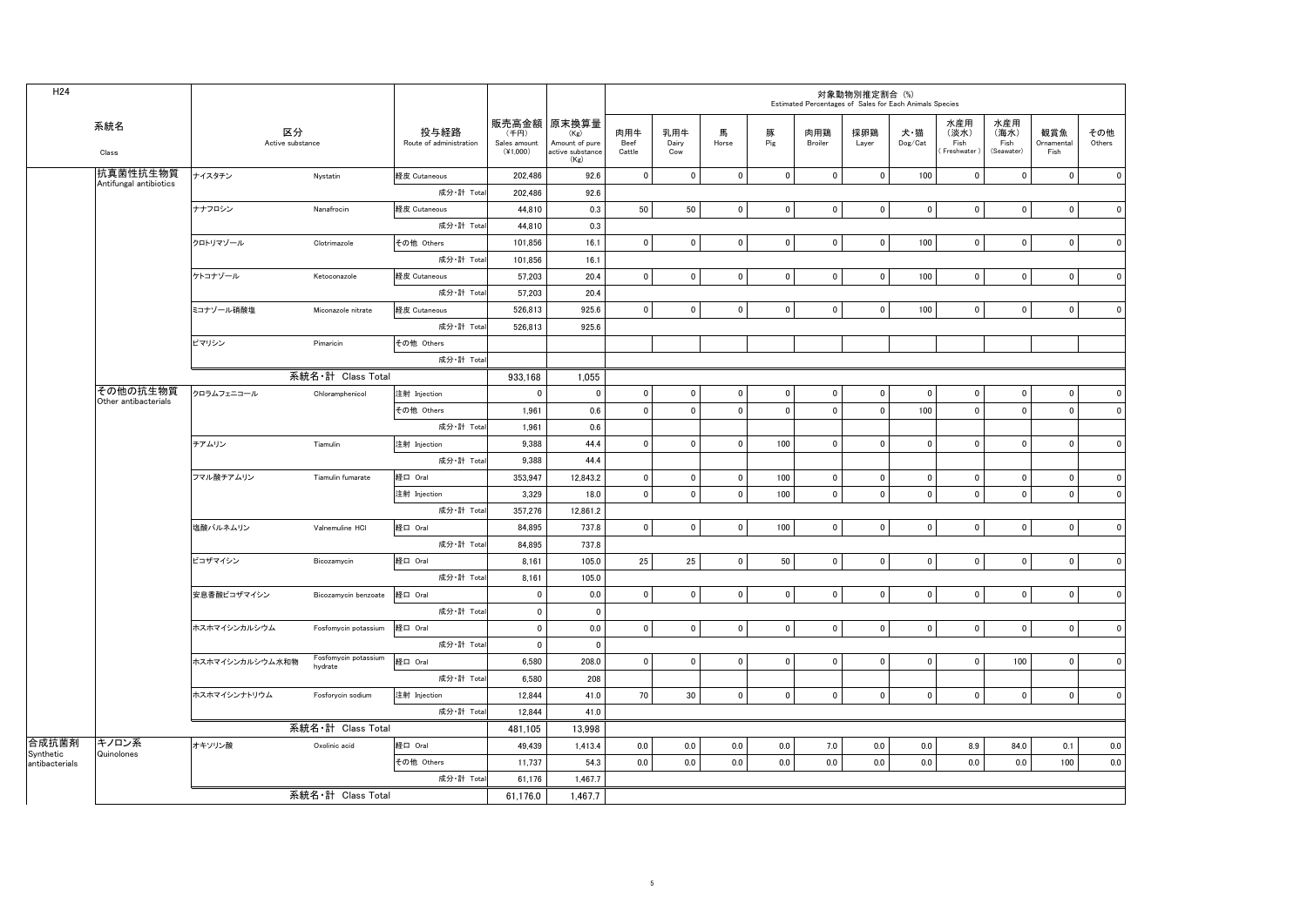| H <sub>24</sub>       |                        |                                   |                                 |                                    |                                                                   |                       |                     |              |              | Estimated Percentages of Sales for Each Animals Species | 対象動物別推定割合(%)   |                |                                   |                                   |                           |               |
|-----------------------|------------------------|-----------------------------------|---------------------------------|------------------------------------|-------------------------------------------------------------------|-----------------------|---------------------|--------------|--------------|---------------------------------------------------------|----------------|----------------|-----------------------------------|-----------------------------------|---------------------------|---------------|
| 系統名<br>Class          | 区分<br>Active substance |                                   | 投与経路<br>Route of administration | (千円)<br>Sales amount<br>$(*1,000)$ | 販売高金額 原末換算量<br>(Kg)<br>Amount of pure<br>active substance<br>(Kg) | 肉用牛<br>Beef<br>Cattle | 乳用牛<br>Dairy<br>Cow | 馬<br>Horse   | 豚<br>Pig     | 肉用鶏<br>Broiler                                          | 採卵鶏<br>Layer   | 犬・猫<br>Dog/Cat | 水産用<br>(淡水)<br>Fish<br>Freshwater | 水産用<br>(海水)<br>Fish<br>(Seawater) | 観賞魚<br>Ornamental<br>Fish | その他<br>Others |
| サルファ剤<br>Sulfonamides | スルファキノキサリン             | Sulfaquinoxalin                   | 経口 Oral                         | 6,336                              | 126.7                                                             | $\mathbf 0$           | $\mathbf 0$         | $\mathbf{0}$ | $\Omega$     | 100                                                     | $\overline{0}$ | $\mathbf{0}$   | $\mathbf 0$                       | $\mathbf 0$                       | $\mathbf{0}$              | $\mathbf 0$   |
|                       |                        |                                   | 成分·計 Total                      | 6.336                              | 126.7                                                             |                       |                     |              |              |                                                         |                |                |                                   |                                   |                           |               |
|                       | スルファクロルピリダジンナトリウム      | Sulfachlorpyridazine<br>sodium    | 経口 Oral                         | $\mathbf{0}$                       | 0.0                                                               | $\Omega$              | $\mathbf{0}$        | $\mathbf{0}$ | $\mathbf{0}$ | $\Omega$                                                | $\overline{0}$ | $\Omega$       | $\overline{0}$                    | $\mathbf 0$                       | $\Omega$                  | $\mathbf 0$   |
|                       |                        |                                   | 成分·計 Total                      | $\mathbf{0}$                       | $\mathbf 0$                                                       |                       |                     |              |              |                                                         |                |                |                                   |                                   |                           |               |
|                       | スルファジアジン               | Sulfadiazine                      | 経口 Oral                         | 11,816                             | 67.7                                                              | $\mathbf 0$           | $\mathbf 0$         | $\mathbf 0$  | $\mathbf 0$  | $\mathbf 0$                                             | $\overline{0}$ | 100            | $\mathbf 0$                       | $\mathbf 0$                       | $\Omega$                  | $\mathbf 0$   |
|                       |                        |                                   | 注射 Injection                    | 15,898                             | 49.8                                                              | $\mathbf 0$           | $\mathbf 0$         | $\mathbf 0$  | $\mathbf{0}$ | $\mathbf 0$                                             | $\overline{0}$ | 100            | $\mathbf 0$                       | $\mathbf 0$                       | $\mathbf 0$               | $\mathbf 0$   |
|                       |                        |                                   | 成分·計 Total                      | 27,714                             | 117.5                                                             |                       |                     |              |              |                                                         |                |                |                                   |                                   |                           |               |
|                       | スルファジミジン(スルファメサジン)     | Sulfadimidine(Sulfameth<br>azine) | 経口 Oral                         | 16.228                             | 1.586.0                                                           | $\mathbf 0$           | $\mathbf 0$         | $\mathbf 0$  | 100          | $\mathbf 0$                                             | $\overline{0}$ | $\mathbf 0$    | $\overline{0}$                    | $\mathbf{0}$                      | $\mathbf 0$               | $\mathbf 0$   |
|                       |                        |                                   | 成分·計 Total                      | 16,228                             | 1.586.0                                                           |                       |                     |              |              |                                                         |                |                |                                   |                                   |                           |               |
|                       | スルファジメトキシン             | Sulfadimethoxine                  | 経口 Oral                         | 12.697                             | 1,400.6                                                           | 0.0                   | 0.0                 | 0.0          | 60.8         | 13.6                                                    | 18.4           | 0.0            | 0.0                               | 0.0                               | 0.0                       | 7.2           |
|                       |                        |                                   | 注射 Injection                    | 19,388                             | 1.108.9                                                           | 25.2                  | 44.6                | 6.5          | 23.6         | 0.0                                                     | 0.0            | 0.0            | 0.0                               | 0.0                               | 0.0                       | 0.0           |
|                       |                        |                                   | 成分·計 Total                      | 32,085                             | 2.509.5                                                           |                       |                     |              |              |                                                         |                |                |                                   |                                   |                           |               |
|                       | スルファジメトキシンナトリウム        | Sulfadimethxine sodium            | 経口 Oral                         | 7.784                              | 544.5                                                             | 1.4                   | 5.4                 | 0.0          | 47.3         | 45.9                                                    | 0.0            | 0.0            | 0.0                               | 0.0                               | 0.0                       | 0.0           |
|                       |                        |                                   | その他 Others                      | 1,956                              | 23.3                                                              | 0.0                   | 0.0                 | 0.0          | 0.0          | 0.0                                                     | 0.0            | 0.0            | 0.0                               | 0.0                               | 100                       | 0.0           |
|                       |                        |                                   | 成分·計 Total                      | 9.740                              | 567.8                                                             |                       |                     |              |              |                                                         |                |                |                                   |                                   |                           |               |
|                       | スルファドキシン               | Sulfadoxine                       | 注射 Injection                    | 38,259                             | 332.4                                                             | 0.0                   | 0.0                 | 0.0          | 100          | 0.0                                                     | 0.0            | 0.0            | 0.0                               | 0.0                               | 0.0                       | 0.0           |
|                       |                        |                                   | 成分·計 Total                      | 38,259                             | 332.4                                                             |                       |                     |              |              |                                                         |                |                |                                   |                                   |                           |               |
|                       | スルファメトキサゾール            | Sulfamethoxazole                  | 経口 Oral                         | 414,346                            | 63,724.0                                                          | 0.0                   | 0.0                 | 0.0          | 88.0         | 5.7                                                     | 6.3            | 0.0            | 0.0                               | 0.0                               | 0.0                       | 0.0           |
|                       |                        |                                   | 成分·計 Total                      | 414,346                            | 63,724.0                                                          |                       |                     |              |              |                                                         |                |                |                                   |                                   |                           |               |
|                       | スルファメラジンナトリウム          | Sulfamerazine sodium              | 経口 Oral                         | 17.684                             | 335.7                                                             | 0.0                   | 0.0                 | 0.0          | 0.0          | 0.0                                                     | 0.0            | 0.0            | 0.0                               | 0.0                               | 100                       | 0.0           |
|                       |                        |                                   | 成分·計 Total                      | 17,684                             | 335.7                                                             |                       |                     |              |              |                                                         |                |                |                                   |                                   |                           |               |
|                       | スルファモイルダプソン            | SulfamoyIdapsone                  | 経口 Oral                         | 34.444                             | 984.0                                                             | 0.0                   | 0.0                 | 0.0          | 100          | 0.0                                                     | 0.0            | 0.0            | 0.0                               | 0.0                               | 0.0                       | 0.0           |
|                       |                        |                                   | 注射 Injection                    | $\mathbf{0}$                       | 0.0                                                               | 0.0                   | 0.0                 | 0.0          | 0.0          | 0.0                                                     | 0.0            | 0.0            | 0.0                               | 0.0                               | 0.0                       | 0.0           |
|                       |                        |                                   | 成分·計 Total                      | 34.444                             | 984.0                                                             |                       |                     |              |              |                                                         |                |                |                                   |                                   |                           |               |
|                       | スルファモノメトキシン            | Sulfamonomethoxin                 | 経口 Oral                         | 333,629                            | 19,101.7                                                          | 13.1                  | 12.5                | 6.1          | 47.7         | 10.7                                                    | 7.7            | 1.3            | 0.9                               | 0.0                               | 0.0                       | 0.0           |
|                       |                        |                                   | 注射 Injection                    |                                    |                                                                   |                       |                     |              |              |                                                         |                |                |                                   |                                   |                           |               |
|                       |                        |                                   | 成分·計 Total                      | 333,629                            | 19,101.7                                                          |                       |                     |              |              |                                                         |                |                |                                   |                                   |                           |               |
|                       | スルファモノメトキシン水和物         | Sulfamonomethoxin<br>hydrate      | 経口 Oral                         | 38,100                             | 1,905.0                                                           | 0.0                   | 0.0                 | 0.0          | 0.0          | 0.0                                                     | 0.0            | 0.0            | 80                                | 20                                | 0.0                       | 0.0           |
|                       |                        |                                   | 注射 Injection                    | 21,626                             | 1,165.8                                                           | 20                    | 40                  | 10           | 30           | 0.0                                                     | 0.0            | 0.0            | 0.0                               | 0.0                               | 0.0                       | 0.0           |
|                       |                        |                                   | 成分·計 Total                      | 59.726                             | 3.070.8                                                           |                       |                     |              |              |                                                         |                |                |                                   |                                   |                           |               |

6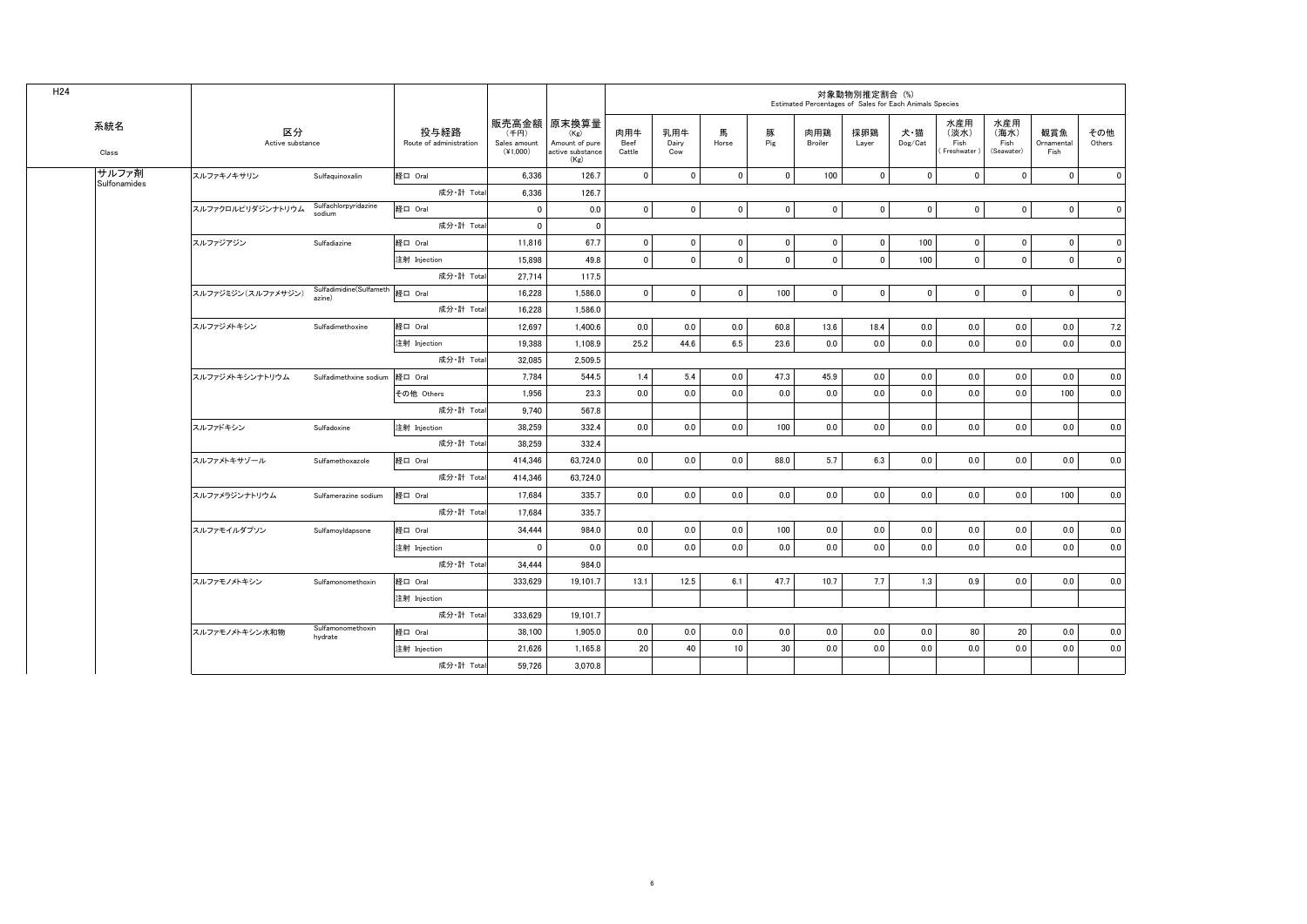|                                           |                        |                              |                                 |                                    |                                                                   |                       |                     |             |          |                | 対象動物別推定割合 (%)<br>Estimated Percentages of Sales for Each Animals Species |                |                                   |                                   |                           |               |
|-------------------------------------------|------------------------|------------------------------|---------------------------------|------------------------------------|-------------------------------------------------------------------|-----------------------|---------------------|-------------|----------|----------------|--------------------------------------------------------------------------|----------------|-----------------------------------|-----------------------------------|---------------------------|---------------|
| 系統名<br>Class                              | 区分<br>Active substance |                              | 投与経路<br>Route of administration | (千円)<br>Sales amount<br>$(*1,000)$ | 販売高金額 原末換算量<br>(Kg)<br>Amount of pure<br>active substance<br>(Kg) | 肉用牛<br>Beef<br>Cattle | 乳用牛<br>Dairy<br>Cow | 馬<br>Horse  | 豚<br>Pig | 肉用鶏<br>Broiler | 採卵鶏<br>Layer                                                             | 犬·猫<br>Dog/Cat | 水産用<br>(淡水)<br>Fish<br>Freshwater | 水産用<br>(海水)<br>Fish<br>(Seawater) | 観賞魚<br>Ornamental<br>Fish | その他<br>Others |
|                                           | スルファモノメトキシンナトリウム       | Sulfarnomethoxine<br>sodium  | 経口 Oral                         | 63,182                             | 6,230.0                                                           | 6.5                   | $6.5\,$             | 0.6         | 10.7     | 0.0            | 0.0                                                                      | 3.9            | 57.5                              | 14.4                              | 0.0                       | 0.0           |
|                                           |                        |                              | 成分·計 Total                      | 63,182                             | 6,230.0                                                           |                       |                     |             |          |                |                                                                          |                |                                   |                                   |                           |               |
|                                           | スルフィソゾールナトリウム          | Sulfisozole Sodium           | 経口 Oral                         | 90,423                             | 9,585.0                                                           | 0.0                   | 0.0                 | 0.0         | 0.0      | 0.0            | 0.0                                                                      | 0.0            | 80                                | 20                                | 0.0                       | 0.0           |
|                                           |                        |                              | 成分·計 Total                      | 90,423                             | 9,585.0                                                           |                       |                     |             |          |                |                                                                          |                |                                   |                                   |                           |               |
|                                           | ホモスルファミン               | Homosulfamine                | 注射 Injection                    | $\mathbf{0}$                       | 0.0                                                               | 0.0                   | 0.0                 | 0.0         | 0.0      | 0.0            | 0.0                                                                      | 0.0            | 0.0                               | 0.0                               | 0.0                       | 0.0           |
|                                           |                        |                              | 成分·計 Total                      | $\mathbf{0}$                       | $\mathbf{0}$                                                      |                       |                     |             |          |                |                                                                          |                |                                   |                                   |                           |               |
|                                           |                        | 系統名·計 Class Total            |                                 | 1,143,796                          | 108,271                                                           |                       |                     |             |          |                |                                                                          |                |                                   |                                   |                           |               |
| チアンフェニコール系 チアンフェニコール<br>Thiamphenicol and |                        | Thiamphenicol                | 経口 Oral                         | 131,596                            | 12,185.3                                                          | 0.0                   | 0.0                 | 0.0         | 84.2     | 5.7            | 0.0                                                                      | 0.0            | 0.0                               | 8.1                               | 0.0                       | 2.0           |
| derivateives                              |                        |                              | 注射 Injection                    | 35,532                             | 379.0                                                             | 10                    | 20                  | $\mathbf 0$ | 70       | 0.0            | 0.0                                                                      | 0.0            | 0.0                               | 0.0                               | 0.0                       | 0.0           |
|                                           |                        |                              | 成分·計 Total                      | 167,128                            | 12,564.3                                                          |                       |                     |             |          |                |                                                                          |                |                                   |                                   |                           |               |
|                                           | フロルフェニコール              | Florfenicol                  | 経口 Oral                         | 698.496                            | 5.621.2                                                           | 0.0                   | 0.0                 | 0.0         | 75.0     | 0.0            | 0.0                                                                      | 0.0            | 0.4                               | 7.8                               | 0.0                       | 16.8          |
|                                           |                        |                              | 注射 Injection                    | 537,106                            | 2,961.0                                                           | 59.2                  | 19.0                | 0.0         | 21.8     | $0.0\,$        | 0.0                                                                      | 0.0            | 0.0                               | 0.0                               | 0.0                       | 0.0           |
|                                           |                        |                              | 成分·計 Total                      | 1,235,602                          | 8,582.2                                                           |                       |                     |             |          |                |                                                                          |                |                                   |                                   |                           |               |
|                                           |                        | 系統名·計 Class Total            |                                 | 1,402,730                          | 21.147                                                            |                       |                     |             |          |                |                                                                          |                |                                   |                                   |                           |               |
| フラン系<br>Furan and derivatives             | ニトロフラゾン                | Nitrofurazone                | その他 Others                      | 18,116                             | 343.8                                                             | 0.0                   | 0.0                 | 0.0         | 0.0      | 0.0            | 0.0                                                                      | 0.0            | 0.0                               | 0.0                               | 100                       | 0.0           |
|                                           |                        |                              | 成分·計 Total                      | 18,116                             | 343.8                                                             |                       |                     |             |          |                |                                                                          |                |                                   |                                   |                           |               |
|                                           | ニフルスチレン酸ナトリウム          | Nifurstyrenic acid<br>sodium | 経口 Oral                         | 35,791                             | 6.321.2                                                           | 0.0                   | 0.0                 | 0.0         | 0.0      | 0.0            | 0.0                                                                      | 0.0            | 0.0                               | 99.7                              | 0.3                       | 0.0           |
|                                           |                        |                              | その他 Others                      | 113,681                            | 1,894.5                                                           | 0.0                   | 0.0                 | 0.0         | 0.0      | 0.0            | 0.0                                                                      | 0.0            | 0.0                               | 99.1                              | 0.9                       | 0.0           |
|                                           |                        |                              | 成分·計 Total                      | 149.472                            | 8.215.7                                                           |                       |                     |             |          |                |                                                                          |                |                                   |                                   |                           |               |
|                                           |                        | 系統名·計 Class Total            |                                 | 167.588                            | 8.559                                                             |                       |                     |             |          |                |                                                                          |                |                                   |                                   |                           |               |
| フルオロキノロン系<br>Fluoroquinolones             | エンロフロキサシン              | Enrofloxacin                 | 経口 Oral                         | 757,331                            | 1,299.4                                                           | 1.5                   | 0.6                 | 0.0         | 0.0      | 69.3           | 0.0                                                                      | 28.6           | 0.0                               | 0.0                               | 0.0                       | 0.0           |
|                                           |                        |                              | 注射 Injection                    | 685.521                            | 718.7                                                             | 27.0                  | 31.7                | 0.0         | 32.7     | 0.0            | 0.0                                                                      | 8.6            | 0.0                               | 0.0                               | 0.0                       | 0.0           |
|                                           |                        |                              | 成分·計 Total                      | 1,442,852                          | 2.018.0                                                           |                       |                     |             |          |                |                                                                          |                |                                   |                                   |                           |               |
|                                           | オフロキサシン                | Ofloxacin                    | 経口 Oral                         | 208,789                            | 941.9                                                             | 0.0                   | 0.0                 | 0.0         | 0.0      | 52.7           | 13.2                                                                     | 34.1           | 0.0                               | 0.0                               | 0.0                       | 0.0           |
|                                           |                        |                              | 経皮 Cutaneous                    | 57,203                             | 20.4                                                              | 0.0                   | 0.0                 | 0.0         | 0.0      | 0.0            | 0.0                                                                      | 100            | 0.0                               | 0.0                               | 0.0                       | 0.0           |
|                                           |                        |                              | 成分·計 Total                      | 265,992                            | 962.3                                                             |                       |                     |             |          |                |                                                                          |                |                                   |                                   |                           |               |
|                                           | オルビフロキサシン              | Orbifloxacin                 | 経口 Oral                         | 174,651                            | 138.0                                                             | 0.0                   | 0.0                 | 0.0         | 0.0      | 0.0            | 0.0                                                                      | 100            | 0.0                               | 0.0                               | 0.0                       | 0.0           |
|                                           |                        |                              | 注射 Injection                    | 358,330                            | 574.0                                                             | 0.0                   | 30                  | $\mathbf 0$ | 70       | 0.0            | 0.0                                                                      | 0.0            | 0.0                               | 0.0                               | 0.0                       | 0.0           |
|                                           |                        |                              | 経皮 Cutaneous                    | 306,535                            | 23.6                                                              | 0.0                   | 0.0                 | 0.0         | 0.0      | 0.0            | 0.0                                                                      | 100            | 0.0                               | 0.0                               | 0.0                       | 0.0           |
|                                           |                        |                              | 成分·計 Total                      | 839,516                            | 735.6                                                             |                       |                     |             |          |                |                                                                          |                |                                   |                                   |                           |               |
|                                           | ジフロキサシン                | Difloxacin                   | 経口 Oral                         | $\mathbf{0}$                       | 0.0                                                               | 0.0                   | 0.0                 | 0.0         | 0.0      | 0.0            | 0.0                                                                      | 0.0            | 0.0                               | 0.0                               | 0.0                       | 0.0           |
|                                           |                        |                              | 成分·計 Total                      | $\mathbf 0$                        | 0.0                                                               |                       |                     |             |          |                |                                                                          |                |                                   |                                   |                           |               |
|                                           | ノルフロキサシン               | Norfloxacin                  | 経口 Oral                         | 57,220                             | 1,571.2                                                           | 0.0                   | 0.0                 | 0.0         | 43.5     | 45.2           | 11.3                                                                     | 0.0            | 0.0                               | 0.0                               | 0.0                       | 0.0           |
|                                           |                        |                              | 成分·計 Total                      | 57,220                             | 1,571.2                                                           |                       |                     |             |          |                |                                                                          |                |                                   |                                   |                           |               |
|                                           | マルボフロキサシン              | Marbofloxacin                | 経口 Oral                         | 77,354                             | 42.5                                                              | 0.0                   | 0.0                 | 0.0         | 0.0      | 0.0            | 0.0                                                                      | 100            | 0.0                               | 0.0                               | 0.0                       | 0.0           |
|                                           |                        |                              | 注射 Injection                    | 301,174                            | 173.1                                                             | 63.3                  | 0.0                 | 0.0         | 36.7     | 0.0            | 0.0                                                                      | 0.0            | 0.0                               | 0.0                               | 0.0                       | 0.0           |
|                                           |                        |                              | 成分·計 Total                      | 378,528                            | 215.6                                                             |                       |                     |             |          |                |                                                                          |                |                                   |                                   |                           |               |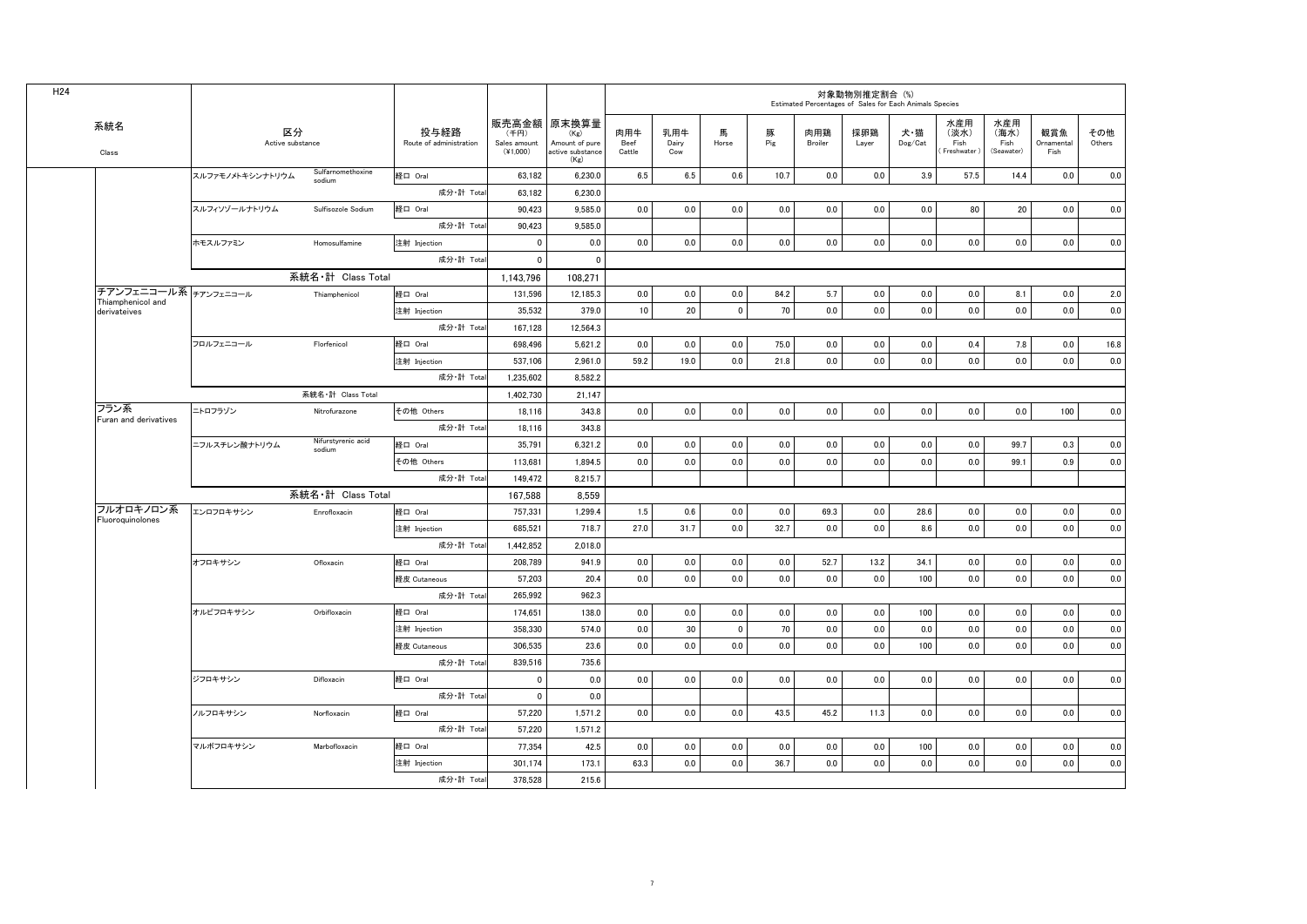| H <sub>24</sub>      |                                   |              |                               |                                 |                                             |                                                             |                       |                     |            |          |                | 対象動物別推定割合 (%)<br>Estimated Percentages of Sales for Each Animals Species |                                    |                                   |                                   |                           |               |
|----------------------|-----------------------------------|--------------|-------------------------------|---------------------------------|---------------------------------------------|-------------------------------------------------------------|-----------------------|---------------------|------------|----------|----------------|--------------------------------------------------------------------------|------------------------------------|-----------------------------------|-----------------------------------|---------------------------|---------------|
|                      | 系統名<br>Class                      |              | 区分<br>Active substance        | 投与経路<br>Route of administration | 販売高金額<br>(千円)<br>Sales amount<br>$(*1,000)$ | 原末換算量<br>(Kg)<br>Amount of pure<br>active substance<br>(Kg) | 肉用牛<br>Beef<br>Cattle | 乳用牛<br>Dairy<br>Cow | 馬<br>Horse | 豚<br>Pig | 肉用鶏<br>Broiler | 採卵鶏<br>Layer                                                             | 犬・猫<br>$\mathsf{Dog}/\mathsf{Cat}$ | 水産用<br>(淡水)<br>Fish<br>Freshwater | 水産用<br>(海水)<br>Fish<br>(Seawater) | 観賞魚<br>Ornamental<br>Fish | その他<br>Others |
|                      |                                   | メシル酸ダノフロキサシン | Danofloxacin mesilate         | 注射 Injection                    | 104,752                                     | 64.8                                                        | 40.0                  | 20.0                | 0.0        | 40.0     | 0.0            | 0.0                                                                      | 0.0                                | 0.0                               | 0.0                               | 0.0                       | 0.0           |
|                      |                                   |              |                               | 成分·計 Tota                       | 104,752                                     | 64.8                                                        |                       |                     |            |          |                |                                                                          |                                    |                                   |                                   |                           |               |
|                      |                                   | 塩酸ロメフロキサシン   | Lomefloxacin<br>hydrochloride | その他 Others                      | 68.095                                      | 3.5                                                         | 0.0                   | 0.0                 | 0.0        | 0.0      | 0.0            | $0.0\,$                                                                  | 100                                | 0.0                               | 0.0                               | $0.0\,$                   | 0.0           |
|                      |                                   |              |                               | 成分·計 Tota                       | 68.095                                      | 3.5                                                         |                       |                     |            |          |                |                                                                          |                                    |                                   |                                   |                           |               |
|                      |                                   |              | 系統名·計 Class Total             |                                 | 3,156,955                                   | 5,571                                                       |                       |                     |            |          |                |                                                                          |                                    |                                   |                                   |                           |               |
|                      | その他の合成抗菌剤オルメトプリム                  |              | Ormetoprim                    | 経口 Oral                         | 145,938                                     | 1.086.6                                                     | 34.3                  | 34.3                | 0.0        | 17.0     | 10.4           | $0.0\,$                                                                  | 0.0                                | 3.9                               | 0.0                               | 0.0                       | 0.0           |
|                      | Other synthetic<br>antibacterials |              |                               | 成分·計 Total                      | 145,938                                     | 1,086.6                                                     |                       |                     |            |          |                |                                                                          |                                    |                                   |                                   |                           |               |
|                      |                                   | トリメトプリム      | Trimethoprim                  | 経口 Oral                         | 432,251                                     | 12,853.3                                                    | 0.0                   | 0.0                 | 0.0        | 89.9     | 4.7            | 5.3                                                                      | 0.1                                | 0.0                               | 0.0                               | 0.0                       | 0.0           |
|                      |                                   |              |                               | 注射 Injection                    | 54,157                                      | 76.4                                                        | 0.0                   | 0.0                 | 0.0        | 87.0     | 0.0            | 0.0                                                                      | 13.0                               | 0.0                               | 0.0                               | 0.0                       | 0.0           |
|                      |                                   |              |                               | 成分·計 Total                      | 486.408                                     | 12.929.8                                                    |                       |                     |            |          |                |                                                                          |                                    |                                   |                                   |                           |               |
|                      |                                   | ミロキサシン       | Miloxacin                     | 経口 Oral                         |                                             |                                                             |                       |                     |            |          |                |                                                                          |                                    |                                   |                                   |                           |               |
|                      |                                   |              |                               | 成分·計 Total                      |                                             |                                                             |                       |                     |            |          |                |                                                                          |                                    |                                   |                                   |                           |               |
|                      |                                   |              | 系統名·計 Class Total             |                                 | 632.346                                     | 14,016                                                      |                       |                     |            |          |                |                                                                          |                                    |                                   |                                   |                           |               |
| 駆虫剤<br>Anthelmintics | アベルメクチン系<br>Avermectins           | イベルメクチン      | Ivermectin                    | 経口 Oral                         | 1,807,697                                   | 196.2                                                       | 0.0                   | 0.0                 | 7.6        | 91.8     | $0.0\,$        | $0.0\,$                                                                  | 0.7                                | 0.0                               | 0.0                               | 0.0                       | 0.0           |
|                      |                                   |              |                               | 注射 Injection                    | 186,620                                     | 49.6                                                        | 26.0                  | 20.2                | 0.0        | 53.7     | 0.0            | 0.0                                                                      | 0.0                                | 0.0                               | 0.0                               | 0.0                       | 0.0           |
|                      |                                   |              |                               | 経皮 Cutaneous                    | 511.074                                     | 282.3                                                       | 59.3                  | 34.9                | 0.0        | 0.0      | 0.0            | 0.0                                                                      | 5.7                                | 0.0                               | 0.0                               | 0.0                       | 0.0           |
|                      |                                   |              |                               | 成分·計 Total                      | 2,505,391                                   | 528.0                                                       |                       |                     |            |          |                |                                                                          |                                    |                                   |                                   |                           |               |
|                      |                                   | エプリノメクチン     | Eprinomectin                  | 経皮 Cutaneous                    | 92,585                                      | 27.1                                                        | 0.0                   | 100                 | 0.0        | 0.0      | 0.0            | $0.0\,$                                                                  | 0.0                                | 0.0                               | 0.0                               | 0.0                       | 0.0           |
|                      |                                   |              |                               | 成分·計 Total                      | 92.585                                      | 27.1                                                        |                       |                     |            |          |                |                                                                          |                                    |                                   |                                   |                           |               |
|                      |                                   | セラメクチン       | Selamectin                    | 経皮 Cutaneous                    |                                             |                                                             |                       |                     |            |          |                |                                                                          |                                    |                                   |                                   |                           |               |
|                      |                                   |              |                               | 成分·計 Tota                       |                                             |                                                             |                       |                     |            |          |                |                                                                          |                                    |                                   |                                   |                           |               |
|                      |                                   | ドラメクチン       | Doramectin                    | 注射 Injection                    |                                             |                                                             |                       |                     |            |          |                |                                                                          |                                    |                                   |                                   |                           |               |
|                      |                                   |              |                               | 成分·計 Total                      |                                             |                                                             |                       |                     |            |          |                |                                                                          |                                    |                                   |                                   |                           |               |
|                      |                                   | ミルベマイシンオキシム  | Miblemycin oxime              | 経口 Oral                         | 884,292                                     | 20.3                                                        | 0.0                   | 0.0                 | 0.0        | 0.0      | 0.0            | 0.0                                                                      | 100                                | 0.0                               | 0.0                               | 0.0                       | 0.0           |
|                      |                                   |              |                               | 成分·計 Tota                       | 884.292                                     | 20.3                                                        |                       |                     |            |          |                |                                                                          |                                    |                                   |                                   |                           |               |
|                      |                                   | モキシデクチン      | Moxidectin                    | 経口 Oral                         | 346,612                                     | 0.16                                                        | 0.0                   | 0.0                 | 0.0        | 0.0      | 0.0            | 0.0                                                                      | 100                                | 0.0                               | 0.0                               | 0.0                       | 0.0           |
|                      |                                   |              |                               | 注射 Injection                    |                                             |                                                             |                       |                     |            |          |                |                                                                          |                                    |                                   |                                   |                           |               |
|                      |                                   |              |                               | 経皮 Cutaneous                    | $\mathbf{0}$                                | $\mathbf 0$                                                 | 0.0                   | 0.0                 | 0.0        | 0.0      | 0.0            | 0.0                                                                      | 0.0                                | 0.0                               | 0.0                               | 0.0                       | 0.0           |
|                      |                                   |              |                               | 成分·計 Total                      | 346,612                                     | 0.2                                                         |                       |                     |            |          |                |                                                                          |                                    |                                   |                                   |                           |               |
|                      |                                   |              | 系統名·計 Class Total             |                                 | 3,828,880                                   | 575.6                                                       |                       |                     |            |          |                |                                                                          |                                    |                                   |                                   |                           |               |
|                      | チアベンダゾール系<br>Tiabendazole and     | トリクラベンダゾール   | Triclabendazole               | 経口 Oral                         |                                             |                                                             |                       |                     |            |          |                |                                                                          |                                    |                                   |                                   |                           |               |
|                      | derivatives                       |              |                               | 成分·計 Tota                       |                                             |                                                             |                       |                     |            |          |                |                                                                          |                                    |                                   |                                   |                           |               |
|                      |                                   | フェンベンダゾール    | Fenbendazol                   | 経口 Oral                         | 217,695                                     | 2,902.6                                                     | 0.0                   | 0.0                 | 0.0        | 100      | 0.0            | 0.0                                                                      | 0.0                                | 0.0                               | 0.0                               | 0.0                       | 0.0           |
|                      |                                   |              |                               | 成分·計 Total                      | 217,695                                     | 2,902.6                                                     |                       |                     |            |          |                |                                                                          |                                    |                                   |                                   |                           |               |
|                      |                                   | フルベンダゾール     | Flubendazole                  | 経口 Oral                         | 18,245                                      | 267.0                                                       | 0.0                   | 0.0                 | 0.0        | 100      | 0.0            | 0.0                                                                      | 0.0                                | 0.0                               | 0.0                               | 0.0                       | 0.0           |
|                      |                                   |              |                               | 成分·計 Total                      | 18.245                                      | 267.0                                                       |                       |                     |            |          |                |                                                                          |                                    |                                   |                                   |                           |               |
|                      |                                   |              | 系統名·計 Class Total             |                                 | 235.940                                     | 3.170                                                       |                       |                     |            |          |                |                                                                          |                                    |                                   |                                   |                           |               |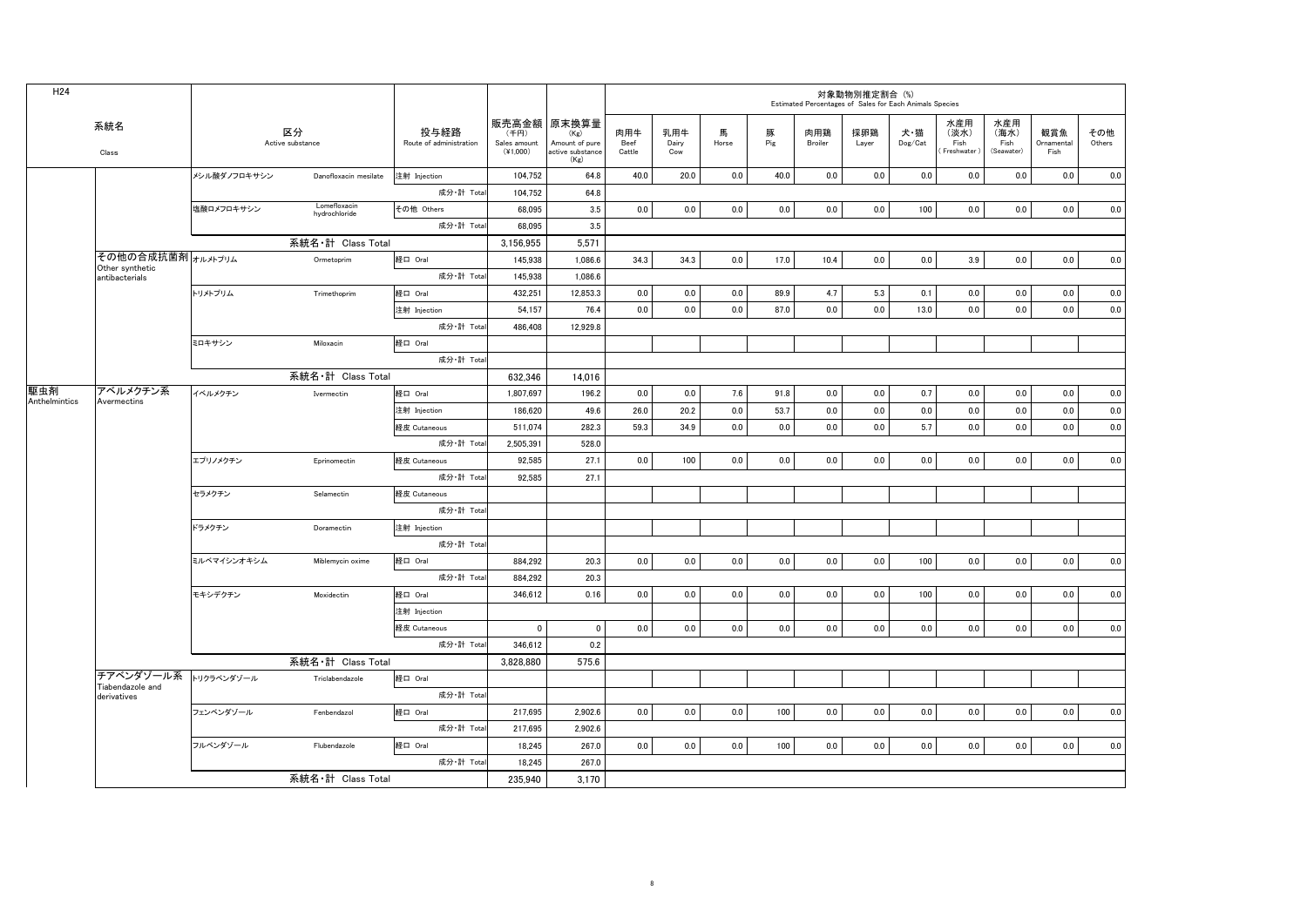| H <sub>24</sub> |                            |                        |                                |                                 |                                    |                                                                    |                       |                     |            |          | Estimated Percentages of Sales for Each Animals Species | 対象動物別推定割合 (%) |                |                                     |                                   |                           |               |
|-----------------|----------------------------|------------------------|--------------------------------|---------------------------------|------------------------------------|--------------------------------------------------------------------|-----------------------|---------------------|------------|----------|---------------------------------------------------------|---------------|----------------|-------------------------------------|-----------------------------------|---------------------------|---------------|
|                 | 系統名<br>Class               | 区分<br>Active substance |                                | 投与経路<br>Route of administration | (千円)<br>Sales amount<br>$(*1.000)$ | 販売高金額  原末換算量<br>(Kg)<br>Amount of pure<br>active substance<br>(Kg) | 肉用牛<br>Beef<br>Cattle | 乳用牛<br>Dairy<br>Cow | 馬<br>Horse | 豚<br>Pig | 肉用鶏<br>Broiler                                          | 採卵鶏<br>Layer  | 犬・猫<br>Dog/Cat | 水産用<br>(淡水)<br>Fish<br>(Freshwater) | 水産用<br>(海水)<br>Fish<br>(Seawater) | 観賞魚<br>Ornamental<br>Fish | その他<br>Others |
|                 | ピペラジン系                     | アジピン酸ピペラジン             | Piperazine adipate             | 経口 Oral                         | $\mathbf{0}$                       | 0.0                                                                | 0.0                   | 0.0                 | 0.0        | 0.0      | 0.0                                                     | 0.0           | 0.0            | 0.0                                 | 0.0                               | 0.0                       | 0.0           |
|                 | Piperazines                |                        |                                | 成分·計 Total                      | $\mathbf 0$                        | 0.0                                                                |                       |                     |            |          |                                                         |               |                |                                     |                                   |                           |               |
|                 |                            | クエン酸ピペラジン              | Piperazine citrate             | 経口 Oral                         | 24,652                             | 359.0                                                              | 0.0                   | 0.0                 | 0.0        | 0.0      | 0.0                                                     | 0.0           | 100            | 0.0                                 | 0.0                               | 0.0                       | 0.0           |
|                 |                            |                        |                                | 成分·計 Total                      | 24,652                             | 359.0                                                              |                       |                     |            |          |                                                         |               |                |                                     |                                   |                           |               |
|                 |                            | 二硫化炭素ピペラジン             | Piperazine carbon<br>disulfide | 経口 Oral                         |                                    |                                                                    |                       |                     |            |          |                                                         |               |                |                                     |                                   |                           |               |
|                 |                            |                        |                                | 成分·計 Total                      |                                    |                                                                    |                       |                     |            |          |                                                         |               |                |                                     |                                   |                           |               |
|                 |                            | リン酸ピペラジン               | Piperazine sulfate             | 経口 Oral                         | 4,431                              | 114.6                                                              | 0.0                   | 0.0                 | 0.0        | 0.0      | 0.0                                                     | 0.0           | $0.0\,$        | 0.0                                 | 0.0                               | 0.0                       | 100           |
|                 |                            |                        |                                | 成分·計 Total                      | 4,431                              | 114.6                                                              |                       |                     |            |          |                                                         |               |                |                                     |                                   |                           |               |
|                 |                            |                        | 系統名·計 Class Total              |                                 | 29,083                             | 473.6                                                              |                       |                     |            |          |                                                         |               |                |                                     |                                   |                           |               |
|                 | その他の駆虫剤                    | エモデプシド                 | Emodepside                     | 経皮 Oral                         | 34,734                             | 1.29                                                               | 0.0                   | 0.0                 | 0.0        | 0.0      | 0.0                                                     | 0.0           | 100            | 0.0                                 | 0.0                               | 0.0                       | 0.0           |
|                 | <b>Other Anthelmintics</b> |                        |                                | 成分·計 Total                      | 34,734                             | 1.29                                                               |                       |                     |            |          |                                                         |               |                |                                     |                                   |                           |               |
|                 |                            | 塩酸レバミゾール               | Levamisole HCI                 | 経口 Oral                         | 37,023                             | 599.0                                                              | 9.5                   | 0.0                 | 0.0        | 59.2     | 6.5                                                     | 6.5           | 0.0            | 0.0                                 | 0.0                               | 0.0                       | 18.3          |
|                 |                            |                        |                                | 成分·計 Total                      | 37,023                             | 599.0                                                              |                       |                     |            |          |                                                         |               |                |                                     |                                   |                           |               |
|                 |                            | レバミゾール                 | Levamisole                     | 経皮 Oral                         | $\mathbf 0$                        | 0.0                                                                | 0.0                   | 0.0                 | 0.0        | 0.0      | 0.0                                                     | 0.0           | 0.0            | 0.0                                 | 0.0                               | 0.0                       | 0.0           |
|                 |                            |                        |                                | 成分·計 Total                      | $\mathbf 0$                        | $\mathbf 0$                                                        |                       |                     |            |          |                                                         |               |                |                                     |                                   |                           |               |
|                 |                            | オキシクロザニド               | Oxyclozanide                   | 注射 Injection                    |                                    |                                                                    |                       |                     |            |          |                                                         |               |                |                                     |                                   |                           |               |
|                 |                            |                        |                                | 成分·計 Total                      |                                    |                                                                    |                       |                     |            |          |                                                         |               |                |                                     |                                   |                           |               |
|                 |                            | カマラ                    | Kamala                         | 経口 Oral                         | 1,422                              | 4.3                                                                | 0.0                   | 0.0                 | 0.0        | 0.0      | 0.0                                                     | 0.0           | 100            | 0.0                                 | 0.0                               | 0.0                       | 0.0           |
|                 |                            |                        |                                | 成分·計 Total                      | 1,422                              | 4.3                                                                |                       |                     |            |          |                                                         |               |                |                                     |                                   |                           |               |
|                 |                            | クエン酸ジエチルカルバマジン         | Diethylcarbamazine<br>citrate  | 経口 Oral                         |                                    |                                                                    |                       |                     |            |          |                                                         |               |                |                                     |                                   |                           |               |
|                 |                            |                        |                                | 成分·計 Total                      |                                    |                                                                    |                       |                     |            |          |                                                         |               |                |                                     |                                   |                           |               |
|                 |                            | サントニン                  | Santonin                       | 経口 Oral                         | 19,355                             | 10.7                                                               | 0.0                   | 0.0                 | 0.0        | 0.0      | 0.0                                                     | 0.0           | 100            | 0.0                                 | 0.0                               | 0.0                       | 0.0           |
|                 |                            |                        |                                | 成分·計 Total                      | 19,355                             | 10.7                                                               |                       |                     |            |          |                                                         |               |                |                                     |                                   |                           |               |
|                 |                            | ジクロロフェン                | Dichlorophen                   | 経口 Oral                         | 4,431                              | 114.6                                                              | 0.0                   | #DIV/0!             | #DIV/0!    | #DIV/0!  | #DIV/0!                                                 | #DIV/0!       | #DIV/0!        | #DIV/0!                             | #DIV/0!                           | #DIV/0!                   | 100           |
|                 |                            |                        |                                | 成分·計 Total                      | 4,431                              | 114.6                                                              |                       |                     |            |          |                                                         |               |                |                                     |                                   |                           |               |
|                 |                            | ジソフェノール                | Disophenol                     | 注射 Injection                    | $\mathbf 0$                        | 0.0                                                                | 0.0                   | 0.0                 | 0.0        | 0.0      | 0.0                                                     | 0.0           | 0.0            | 0.0                                 | 0.0                               | 0.0                       | 0.0           |
|                 |                            |                        |                                | 成分·計 Total                      | $\pmb{0}$                          | $\pmb{0}$                                                          |                       |                     |            |          |                                                         |               |                |                                     |                                   |                           |               |
|                 |                            | 酒石酸モランテル               | Morantel tartrate              | 経口 Oral                         | $\mathbf 0$                        | 0.0                                                                | 0.0                   | 0.0                 | 0.0        | 0.0      | 0.0                                                     | 0.0           | 0.0            | 0.0                                 | 0.0                               | 0.0                       | 0.0           |
|                 |                            |                        |                                | 成分·計 Total                      | $\mathbf{0}$                       | $\mathbf{0}$                                                       |                       |                     |            |          |                                                         |               |                |                                     |                                   |                           |               |
|                 |                            | トリブロムサラン               | Tribromsalan                   | 経口 Oral                         | $\mathbf 0$                        | 0.0                                                                | 0.0                   | 0.0                 | 0.0        | 0.0      | 0.0                                                     | 0.0           | 0.0            | 0.0                                 | 0.0                               | 0.0                       | 0.0           |
|                 |                            |                        |                                | 成分·計 Total                      | $\mathbf 0$                        | $\mathbf 0$                                                        |                       |                     |            |          |                                                         |               |                |                                     |                                   |                           |               |
|                 |                            | パモ酸ピランテル               | Pyrantel pamoate               | 経口 Oral                         | 1,333,791                          | 2,459.5                                                            | 0.0                   | $0.0\,$             | 0.0        | 0.0      | $0.0\,$                                                 | 0.0           | 100            | 0.0                                 | 0.0                               | 0.0                       | 0.0           |
|                 |                            |                        |                                | 成分·計 Total                      | 1,333,791                          | 2.459.5                                                            |                       |                     |            |          |                                                         |               |                |                                     |                                   |                           |               |
|                 |                            | ビチオノール                 | Bithionol                      | 経口 Oral                         | $\mathbf 0$                        | 0.0                                                                | 0.0                   | 0.0                 | 0.0        | 0.0      | 0.0                                                     | 0.0           | 0.0            | 0.0                                 | 0.0                               | 0.0                       | 0.0           |
|                 |                            |                        |                                | 成分·計 Total                      | $\mathbf 0$                        | $\pmb{0}$                                                          |                       |                     |            |          |                                                         |               |                |                                     |                                   |                           |               |
|                 |                            | フェノチアジン                | Phenithizine                   | 経口 Oral                         | 4,431                              | 328.5                                                              | $0.0\,$               | 0.0                 | 0.0        | 0.0      | $0.0\,$                                                 | 0.0           | 0.0            | 0.0                                 | 0.0                               | 0.0                       | 100           |
|                 |                            |                        |                                | 成分·計 Total                      | 4,431                              | 328.5                                                              |                       |                     |            |          |                                                         |               |                |                                     |                                   |                           |               |
|                 |                            | フェバンテル                 | Febantel                       | 経口 Oral                         | 134,516                            | 1,362.4                                                            | 0.0                   | 0.0                 | 0.0        | 0.0      | 0.0                                                     | 0.0           | 2.7            | 0.0                                 | 97.3                              | 0.0                       | 0.0           |
|                 |                            |                        |                                | 成分·計 Total                      | 134,516                            | 1,362.4                                                            |                       |                     |            |          |                                                         |               |                |                                     |                                   |                           |               |